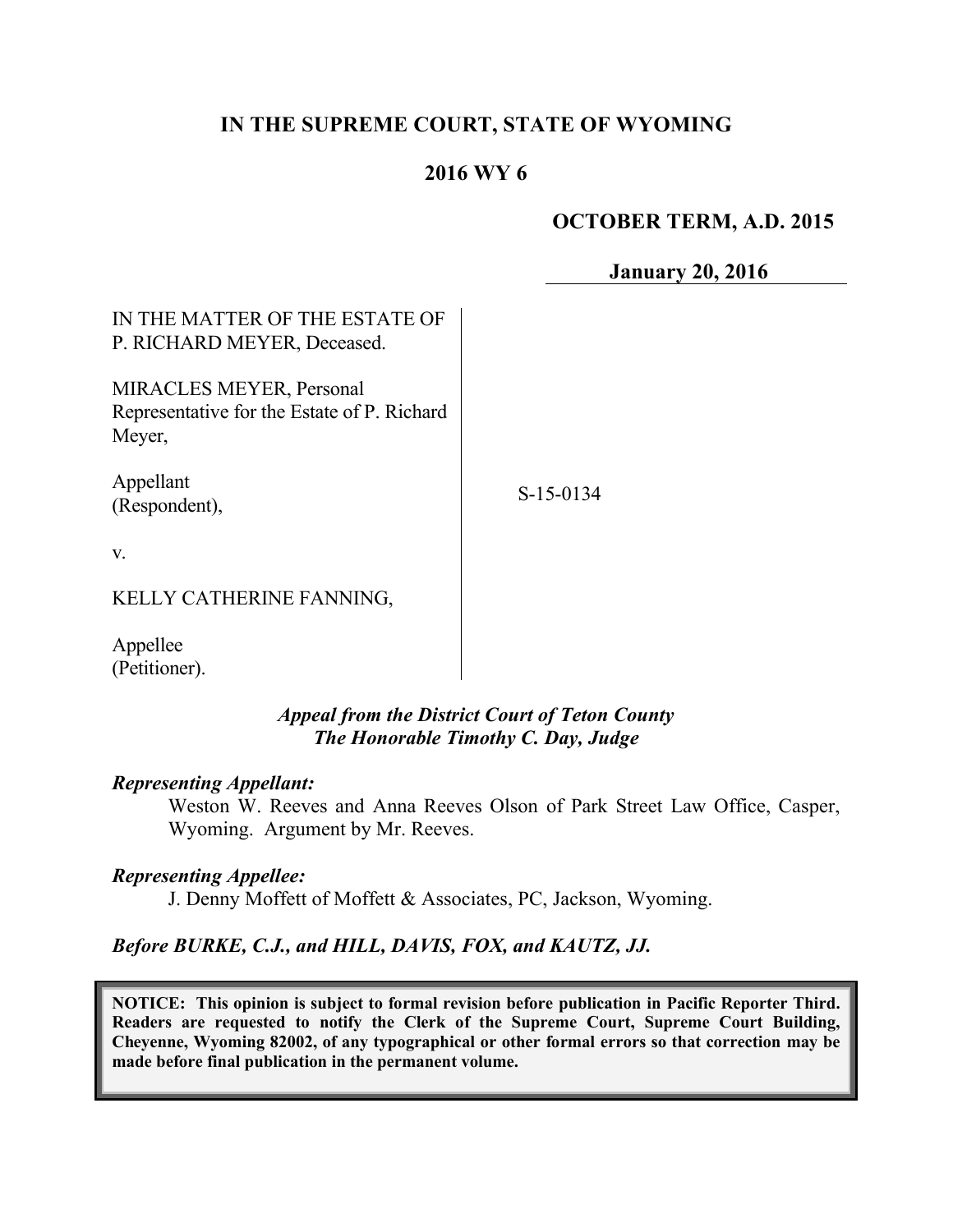### **FOX, Justice.**

[¶1] P. Richard Meyer executed his Last Will & Testament (Will), which complied with the form for self-proving wills set forth in the Wyoming Probate Code. Wyo. Stat. Ann. § 2-6-114 (LexisNexis 2015). However, when the Will was filed for probate, the witnesses could not recall having seen the testator or each other sign the Will. Further, one of the witnesses was also the notary. The district court found that the Will was not self-proving, and that, because the only witness who could recall the Will signing did not remember seeing the other witness sign the Will, there was no way the Will could be proven. The district court granted summary judgment in favor of the Will contestant and against the Will proponent. The Will proponent appeals, and we reverse and remand.

### *ISSUE*

[¶2] Can a non-self-proving will be proven and admitted to probate when the witnesses to the testator's signature cannot recall if the testator signed the will in both their presence?

## *FACTS*

[¶3] Mr. Meyer executed his Will on March 24, 2008, bequeathing all of his property to his fourth wife, Miracles Meyer, and naming her as his personal representative. The Will is signed by Mr. Meyer and witnessed by Deborah Walker and Denise Burkel. All three signatures are in the affidavit form for self-proving wills as set forth in Wyo. Stat. Ann.  $\S$  2-6-114, and they are notarized by Denise Burkel.<sup>1</sup>

[¶4] Mr. Meyer passed away on April 1, 2013. On April 25, 2013, Miracles Meyer, his wife at the time of his death, filed a petition to probate the Will. The district court entered an order finding the Will to be self-proving, opened probate, issued letters testamentary, and appointed Mrs. Meyer as personal representative of the estate.

[¶5] Shortly thereafter, Appellee Kelly Fanning, Mr. Meyer's child from a previous marriage, filed a petition to revoke the order admitting the Will to probate, asserting it had been improperly executed and was the product of undue influence and fraud.<sup>2</sup> She attached to her petition the affidavits of the two subscribing witnesses, Deborah Walker and Denise Burkel-Groth.

<sup>&</sup>lt;sup>1</sup> Denise Burkel married after the Will was executed and her name is now Denise Groth. We will refer to her as Denise Burkel-Groth or Ms. Burkel-Groth.

<sup>&</sup>lt;sup>2</sup> Ms. Fanning subsequently filed her first amended verified petition, which contained additional allegations not pertinent to the issues on appeal. The district court denied Mrs. Meyer's renewed motion to dismiss Ms. Fanning's petition.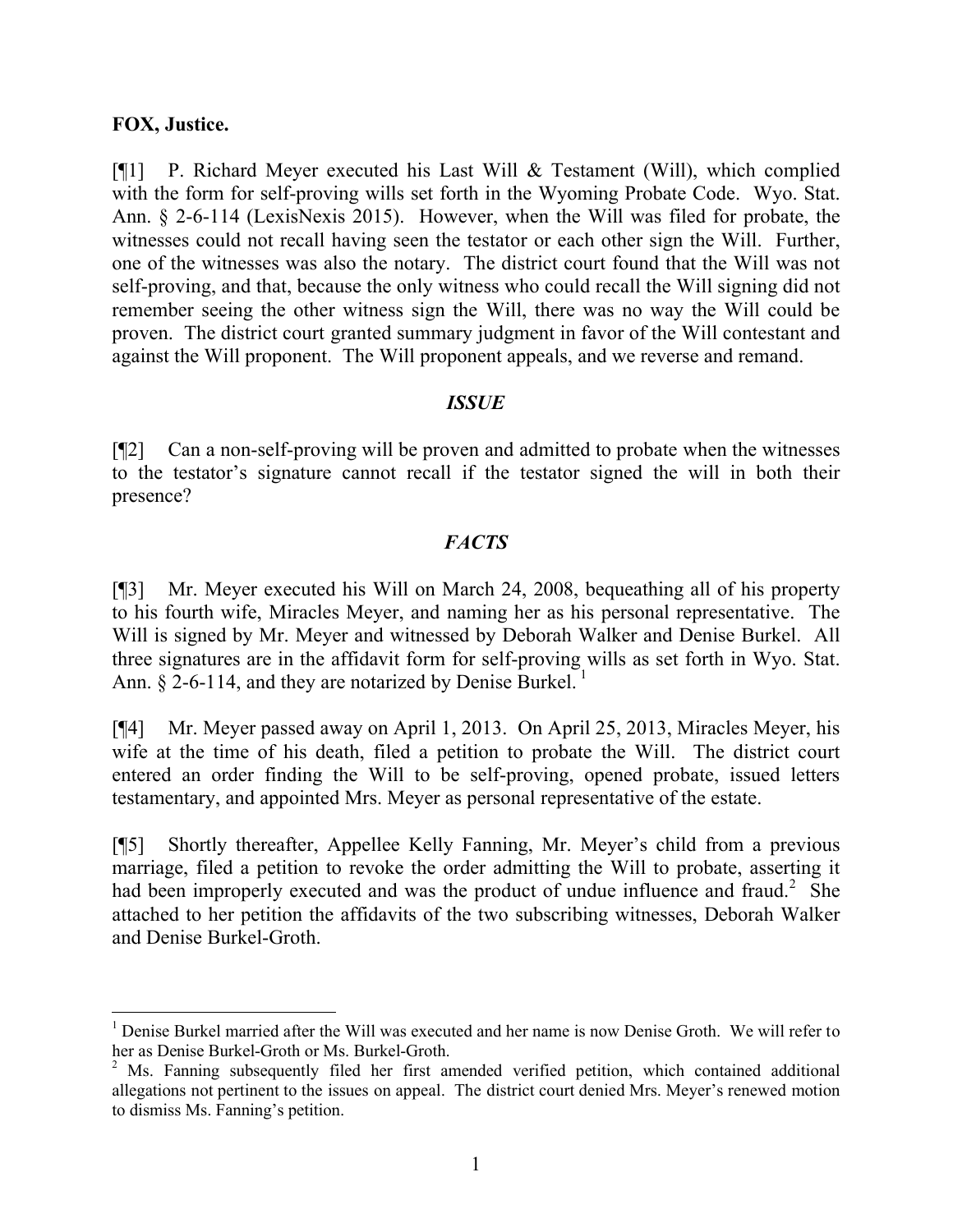[¶6] In 2008, Ms. Walker was a part-time bookkeeper in the Meyer and Williams law office, where the Will was executed. Ms. Walker testified by affidavit that "Richard Meyer asked me to sign his Will but did not show me any pages other than the last page, which he and I both signed." According to her affidavit, she had no recollection of Ms. Burkel-Groth being present or signing the Will, but did recall that Mr. Meyer signed the Will and that Mrs. Meyer was present. Ms. Walker also stated, "I specifically recall that I did not witness anyone other than myself and Richard Meyer sign the Will, and I did not see anyone notarize the Will." Ms. Walker later testified in her deposition that she had no memory of seeing Mr. Meyer sign the Will or whether his signature was on the Will prior to her signature.

[¶7] The second witness and notary, Ms. Burkel-Groth, worked as a legal assistant at another law firm in the same building. Ms. Burkel-Groth had no specific memory of witnessing the Will. She testified, "I have no doubt that it happened, but [I do not remember] any specifics of that day[.]" Ms. Burkel-Groth gave conflicting testimony about her course of conduct as a notary: first testifying in her affidavit that she "often notarized documents that were presented to me in my office, although I was not present while the documents were actually signed[,]" and then modifying that statement in her deposition to explain that she "more often than not" witnessed signatures on documents she notarized, or that she "always" saw the person sign the documents she notarized.

[¶8] The Will contained the following attestation clause:

The undersigned witnesses, sign our names to this instrument, being first duly sworn and do hereby declare to the undersigned authority that P. Richard Meyer signs and executes this instrument as his last Will and that he signs it willingly and that he executes it as his free and voluntary act for the purposes therein expressed, and that each of us, in the conscious presence of P. Richard Meyer, hereby sign this Will as witness to his signing, and that to the best of our knowledge P. Richard Meyer is eighteen years of age or older, of sound mind, and under no constraint or undue influence.

This clause appears immediately below the signature of Mr. Meyer and immediately above the signatures of both Ms. Walker and Ms. Burkel-Groth. Both Ms. Walker and Ms. Burkel-Groth testified that their signatures on the Will are genuine.

[¶9] The parties filed cross-motions for summary judgment. Ms. Fanning asked the district court to find that the Will was not a self-proving will, and could not be proven because it was not possible to satisfy the requirements to prove a non-self-proving will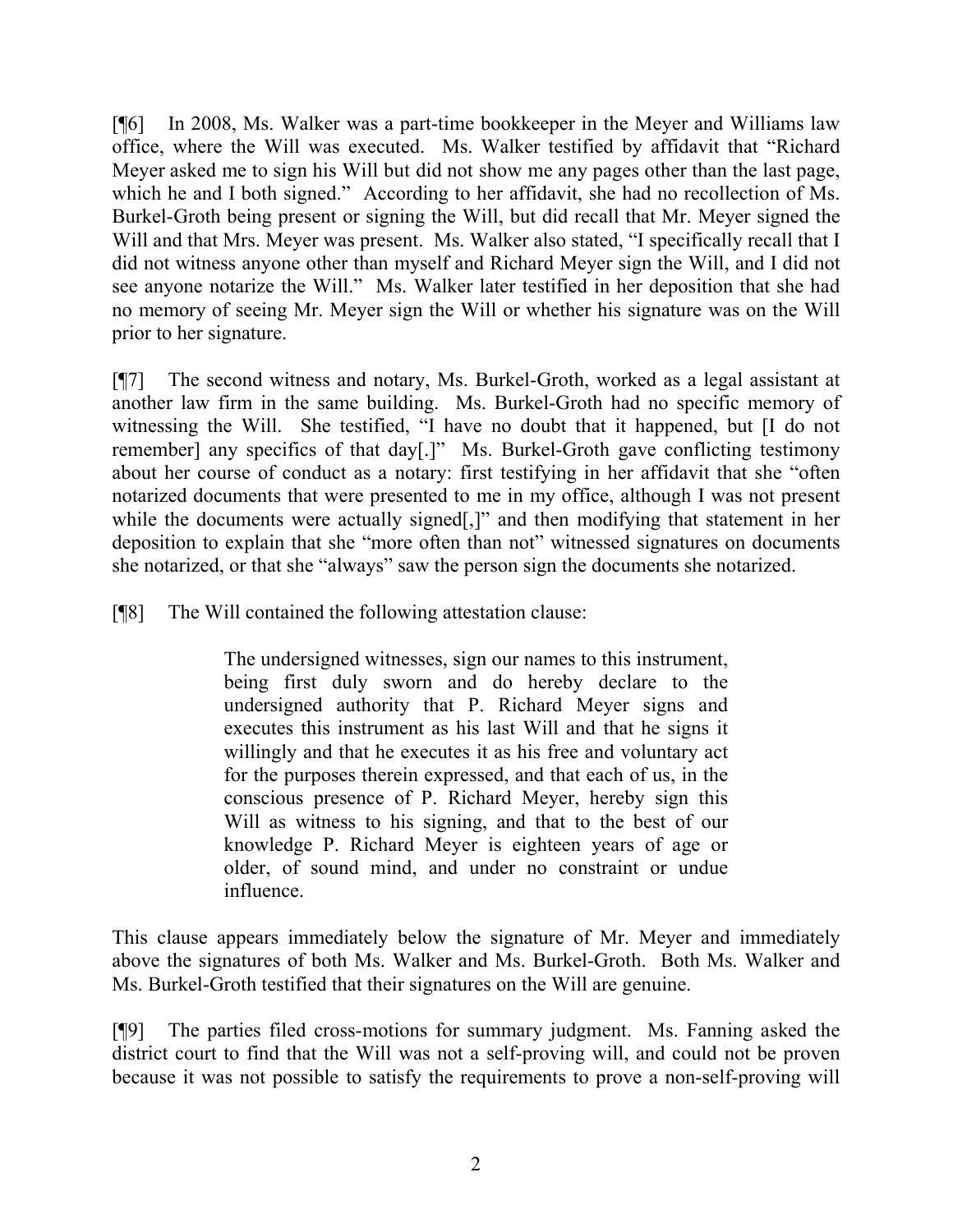contained in Wyo. Stat. Ann. § 2-6-205. Mrs. Meyer asked the court to admit the Will to probate because it met the requirements for a valid will in Wyo. Stat. Ann. § 2-6-112.<sup>3</sup>

[¶10] The district court concluded that the Will contained two defects that prevented it from being a self-proving will: first, if "Richard Meyer signed the [W]ill in front of Ms. Walker, but Ms. Burkel-Groth was not present, then both witnesses did not witness the testator's signature[;]" second, if both witnesses were not present, there could not have been the "simultaneous" execution and attestation required for a self-proving will. In addition, the district court held that a person could not act as both a witness and a notary; therefore Ms. Burkel-Groth's signature in one capacity or another was not valid. There would either not be two attesting witnesses, or there would be no notary, and thus, the Will could not be self-proving.

[¶11] The district court next considered Ms. Fanning's contention that the Will was not capable of proof. The court held that if a will is not self-proving, it must be proven by "oral or written testimony of one or more of the subscribing witnesses to the will. Wyo. Stat. § 2-6-205(a). If both witnesses are deceased or unavailable, a different method of proof may be used.  $\S 2$ -6-205(c)." The court also determined proof by both affidavit and deposition pursuant to § 2-6-205 requires that the testimony of a witness establish that "the will was signed by the witnesses 'in the presence of said testator and in the presence of each other.' Wyo. Stat.  $\S$  2-6-205(a)." The court found that, because neither witness could testify that they saw Mr. Meyer sign the Will, or that they signed the Will "in the presence of said testator and in the presence of each other," the Will could not be proven. The court held that, although they are not expressly stated in those subsections, these requirements also applied to an attempt to prove a will by deposition under § 2-6-205(b), or by oral testimony under § 2-6-205(a), construing the statutes in *pari materia*. The court rejected Mrs. Meyer's attempt to introduce other evidence, such as her own affidavit,<sup>4</sup> determining that such proof could only be considered when both witnesses are unavailable, under § 2-6-205(c).

Except as provided in the next section  $\lceil \frac{5}{2} \cdot 2 - 6 - 11 \cdot 3 \rceil$ , all wills to be valid shall be in writing, or typewritten, witnessed by two (2) competent witnesses and signed by the testator or by some person in his presence and by his express direction. If the witnesses are competent at the time of attesting the execution of the will, their subsequent incompetency shall not prevent the probate and allowance of the will. No subscribing witness to any will can derive any benefit therefrom unless there are two (2) disinterested and competent witnesses to the same, but if without a will the witness would be entitled to any portion of the testator's estate, the witness may still receive the portion to the extent and value of the amount devised.

Wyo. Stat. Ann. § 2-6-112 (LexisNexis 2015).

<sup>&</sup>lt;sup>4</sup> Mrs. Meyer stated she was present at the time the Will was executed, and recalls both witnesses being present.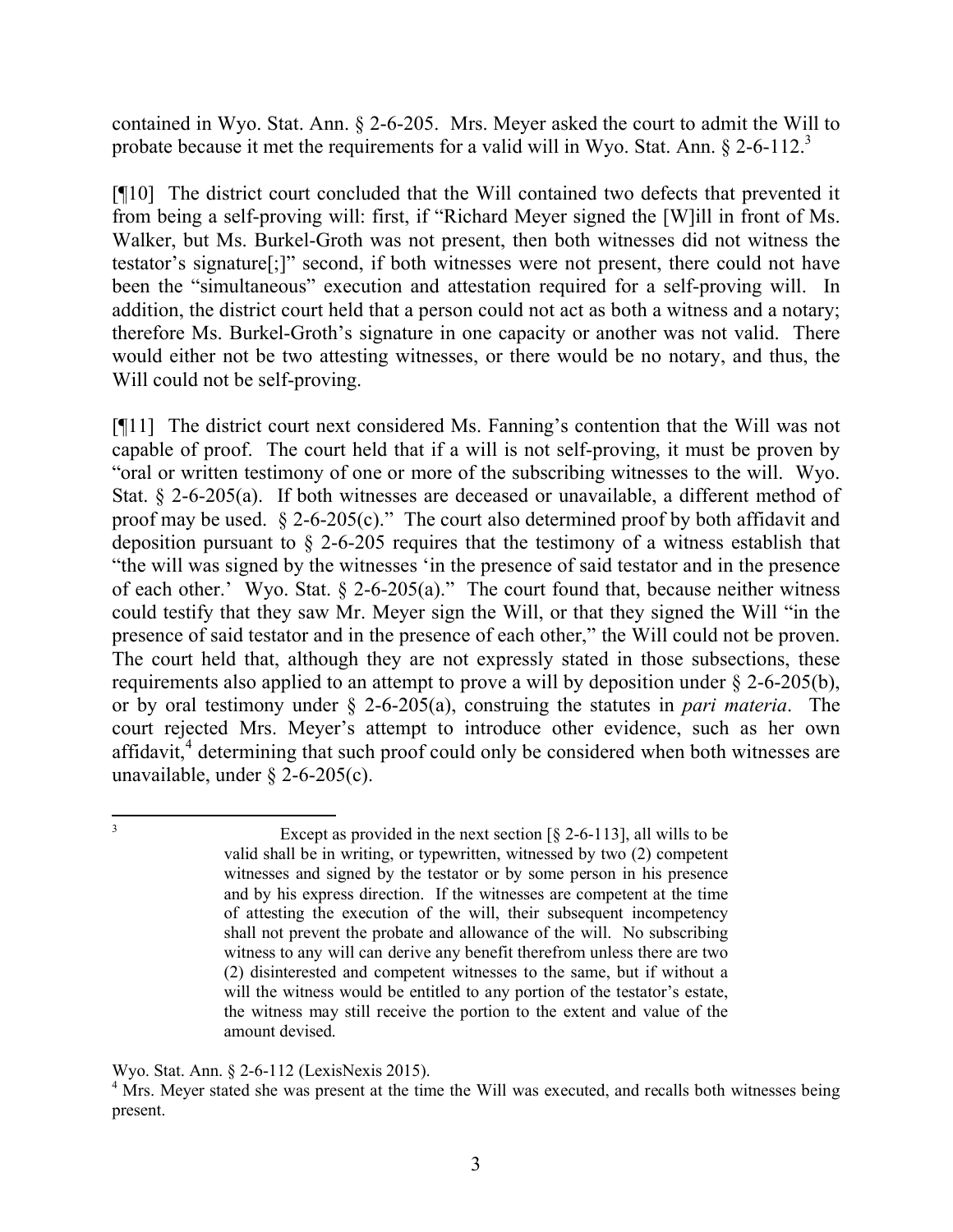[¶12] The district court then turned to Mrs. Meyer's summary judgment motion. She argued that the Will was a valid will in compliance with  $\S$  2-6-112 (to be valid, a nonholographic will must be written and signed by the testator and two witnesses). The court rejected this argument, holding that "Compliance with the minimum requirements of Wyo. Stat. § 2-6-112 for a will does not prove a will." The court held:

> Under the probate code, a will may be admitted to probate upon due execution (1) as a self-proving will; (2) by written testimony as a non-self-proving will; or (3) by deposition testimony as a non-self-proving will. If both subscribing witnesses are deceased or otherwise not available then there may be a fourth method of proof by other evidence. This is not a case where both subscribing witnesses are unavailable.

[¶13] The district court then disposed of Mrs. Meyer's argument that a notary's signature is presumptive proof that the notary witnessed the signatures, holding that such a presumption is clearly rebutted by the testimony of Ms. Walker that Ms. Burkel-Groth was not present when Richard Meyer and Ms. Walker signed the Will, and by Ms. Burkel-Groth's own testimony that she did not always witness the signatures that she notarized.

[¶14] The district court granted Ms. Fanning's motion for summary judgment and denied Mrs. Meyer's cross motion for summary judgment. This appeal followed.

## *STANDARD OF REVIEW*

[¶15] Motions for summary judgment are made pursuant to Rule 56(c) of the Wyoming Rules of Civil Procedure, which requires that

> [t]he judgment sought shall be rendered forthwith if the pleadings, depositions, answers to interrogatories, and admissions on file, together with the affidavits, if any, show that there is no genuine issue as to any material fact and that the moving party is entitled to a judgment as a matter of law.

. . . .

. . . We review a grant of summary judgment deciding a question of law de novo and afford no deference to the district court's ruling.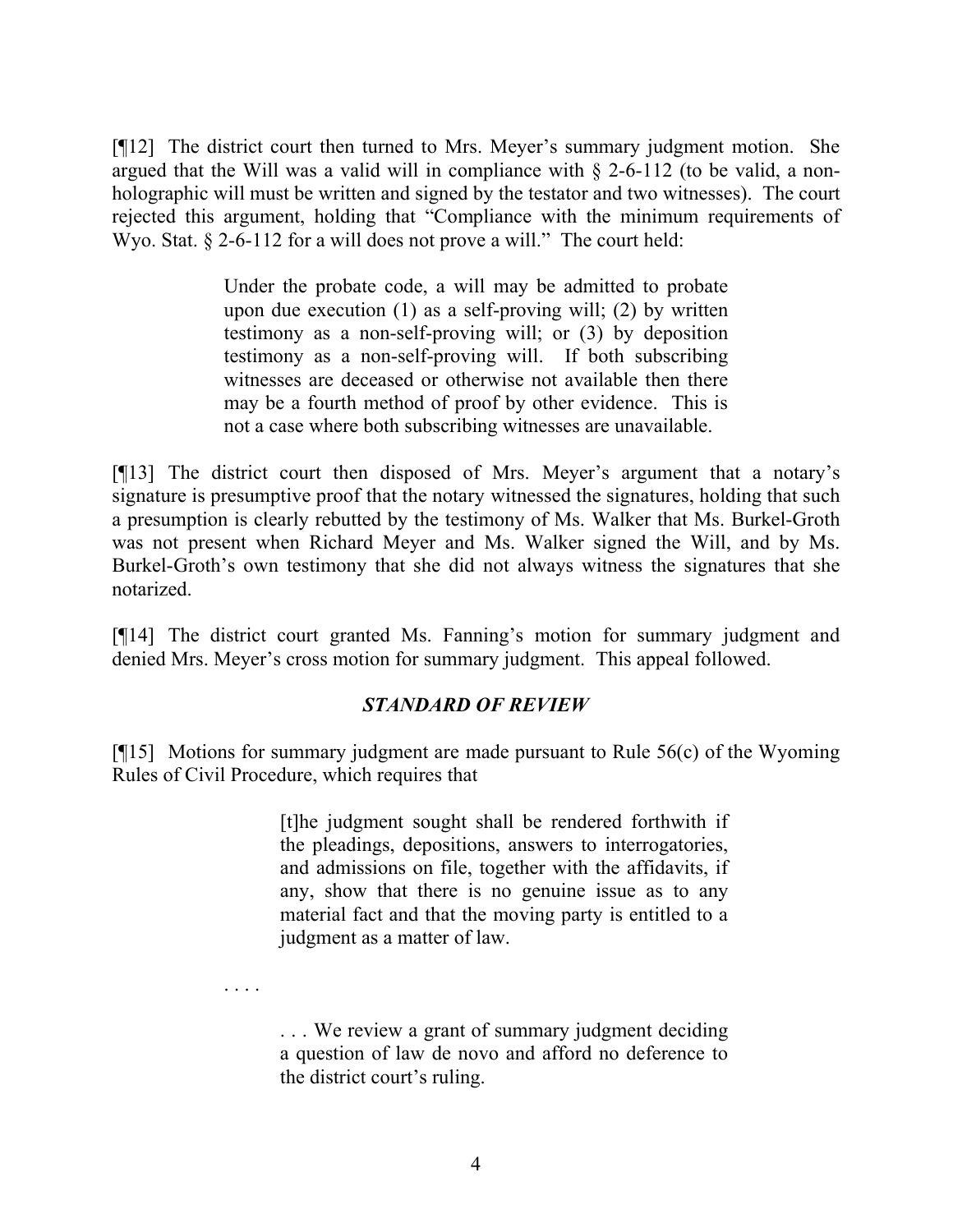*Mont. Food, LLC v. Todosijevic*, 2015 WY 26, ¶ 10, 344 P.3d 751, 754-55 (Wyo. 2015) (citing *Miner v. Jesse & Grace*, *LLC*, 2014 WY 17, ¶ 16, 317 P.3d 1124, 1131 (Wyo. 2014), quoting *Lindsey v. Harriet*, 2011 WY 80, ¶ 18, 255 P.3d 873, 880 (Wyo. 2011)) (internal citations omitted).

### *DISCUSSION*

### *The Statutory Conflict*

[¶16] The result of the analysis adopted by the district court and urged upon us by Ms. Fanning is that a "valid" will pursuant to § 2-6-112 could be impossible to prove under § 2-6-205. In order to resolve this apparent conflict, we turn to our rules of statutory interpretation.

[¶17] Our review of a district court's statutory interpretation is *de novo*. *Powder River Basin Res. Council v. Wyo. Oil & Gas Conservation Comm'n*, 2014 WY 37, ¶ 19, 320 P.3d 222, 228 (Wyo. 2014). In interpreting statutes, we first look to the plain language of the statute to determine the legislature's intent. *Wyo. Cmty. Coll. Comm'n v. Casper Cmty. Coll. Dist.*, 2001 WY 86, ¶¶ 16-17, 31 P.3d 1242, 1249 (Wyo. 2001); *Fontaine v. Bd. of Cty. Comm'rs*, 4 P.3d 890, 894 (Wyo. 2000); *State ex rel. Motor Vehicle Div. v. Holtz*, 674 P.2d 732, 736 (Wyo. 1983). We examine the plain and ordinary meaning of the words used by the legislature to determine whether the statute is ambiguous. *Wyo. Cmty. Coll. Comm'n*, 2001 WY 86, ¶¶ 16-17, 31 P.3d at 1249.

> A statute is clear and unambiguous if its wording is such that reasonable persons are able to agree on its meaning with consistency and predictability. *Parker Land & Cattle* [*Co. v. Game & Fish Comm'n*, 845 P.2d 1040,] 1043 [(Wyo. 1993)]. Conversely, a statute is ambiguous if it is found to be vague or uncertain and subject to varying interpretations. *Id.* . . . . Ultimately, whether a statute is ambiguous is a matter of law to be determined by the court. *Allied-Signal* [*v. Wyo. State Bd. of Equalization*], 813 P.2d [214,] 219 [(Wyo. 1991)].

*Id.* at  $\P$  17, 31 P.3d at 1249.

[¶18] The Wyoming Probate Code provides that, except in the case of holographic wills, "all wills to be valid shall be in writing, or typewritten, witnessed by two (2) competent witnesses and signed by the testator or by some person in his presence and by his express direction." Wyo. Stat. Ann. § 2-6-112. Yet, to be admitted to probate, a "valid" will must still be proven.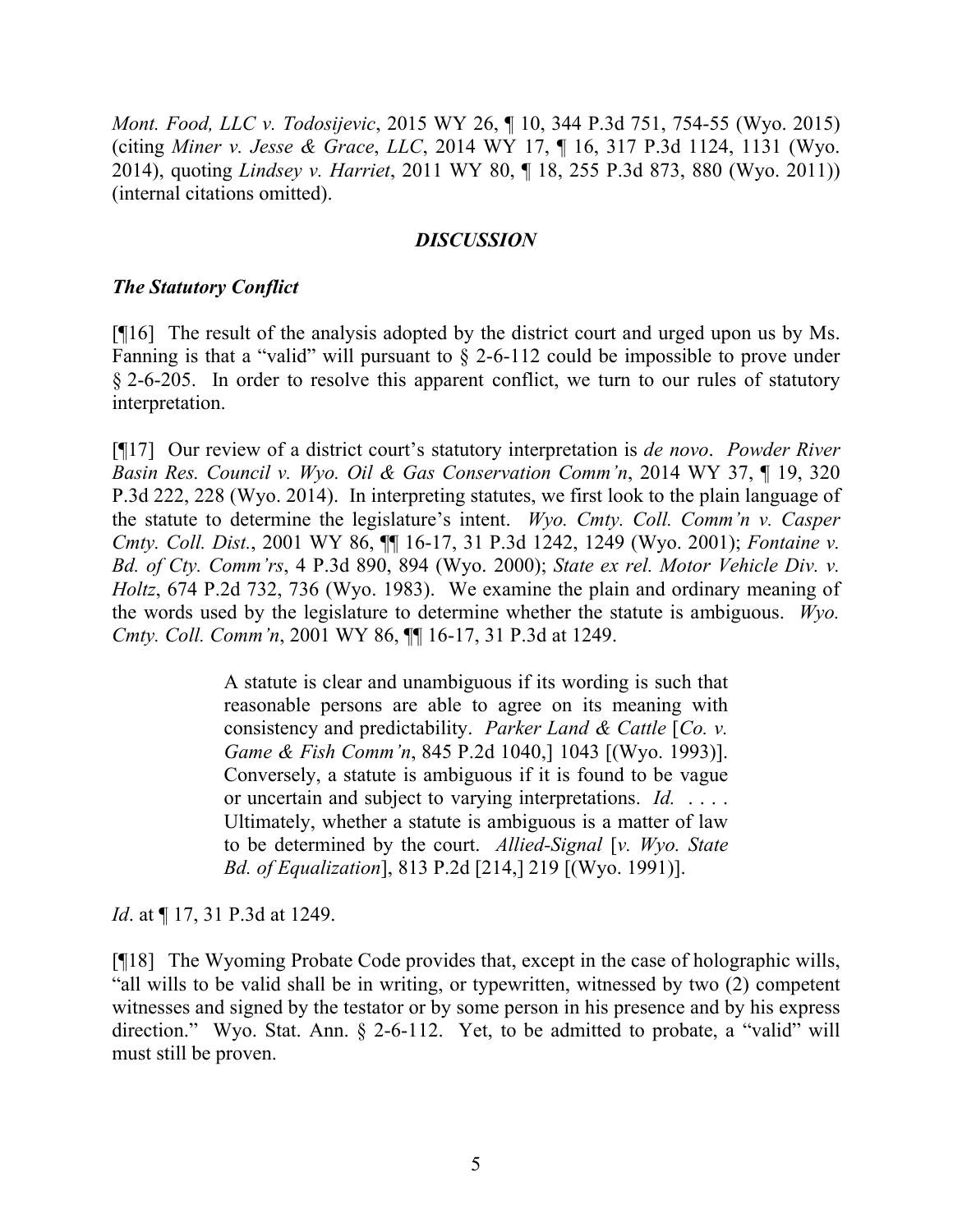[¶19] Wyo. Stat. Ann. § 2-6-203(a) (LexisNexis 2015) provides:

Upon the filing of a petition for probate of a will, the court or the clerk may hear it forthwith or at such time and place as the court or clerk may direct, with or without requiring notice, and upon proof of due execution of the will, admit the same to probate.

Such proof may be provided in several ways. If a will is self-proving in compliance with § 2-6-114, it "shall be probated without further proof." Wyo. Stat. Ann. § 2-6-204 (LexisNexis 2015). If a will is not self-proving, it may be proven with or without a hearing by complying with Wyo. Stat. Ann. § 2-6-205 (LexisNexis 2015):

### **§ 2-6-205. Proof; wills not self-proving.**

(a) If the will is not self-proving, proof of a will may be made *by the oral or written testimony* of one or more of the subscribing witnesses to the will. If the testimony is in writing, it shall be substantially in the following form, executed and sworn to contemporaneously with the execution of the will or at any time thereafter, whether before or after the date of death of the testator:

> In the District Court of Wyoming In and for ............... County

| In the Matter of the Estate of ) | Probate No.                     |
|----------------------------------|---------------------------------|
| Deceased                         | <b>Testimony of Subscribing</b> |
| State of $\ldots$                | ) ss Witness on Probate of Will |
|                                  |                                 |

I, ...., being first duly sworn, state:

I reside in the County of...., State of....; I knew the testator on the... day of...., (year), the date of the instrument, the original or exact reproduction of which is attached hereto, now shown to me, and purporting to be the last will and testament of the said....; I am one of the subscribing witnesses to said instrument; and on the said date of said instrument, I knew...., the other subscribing witness; and said instrument was exhibited to me and to the other subscribing witness by the testator, who declared the same to be his last will and testament, and was signed by the testator at...., in the County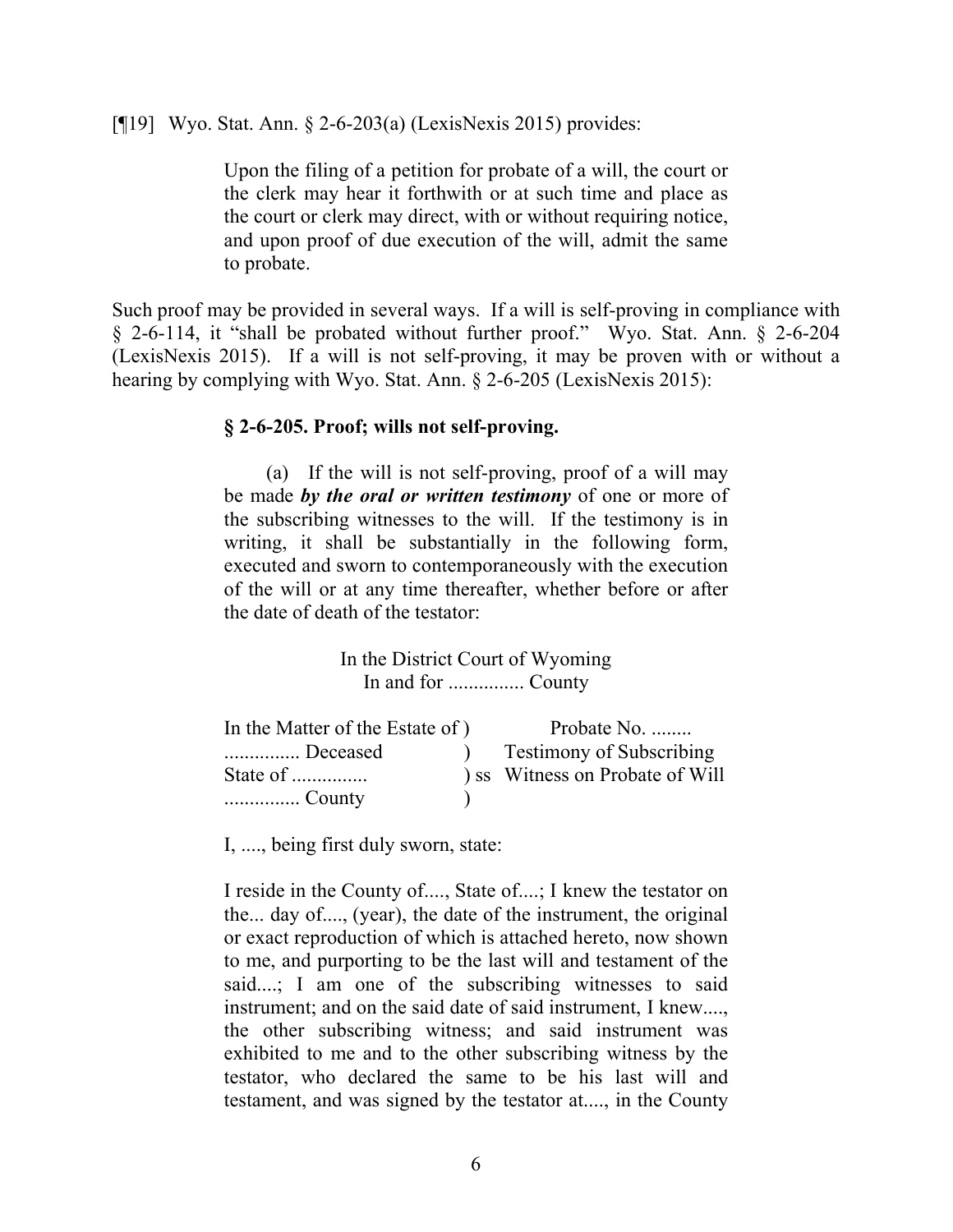of...., State of...., on the date shown in said instrument, *in the presence of myself and the other subscribing witness; and the other subscribing witness and I then and there, at the request of the testator, in the presence of said testator and in the presence of each other, subscribed our names thereto as witnesses.*

Name of witness ………………..

Address …………………………

Subscribed and sworn to before me this.... day of...., (year). Notary Public in and for………… County of ……………………….. State of ………………………….. (SEAL)

(b) If it is desired to prove the execution of the will by deposition rather than by use of the affidavit form provided in subsection (a) of this section, upon application the clerk shall issue a commission to some officer authorized by the law of this state to take depositions, with the will annexed, and the officer taking the deposition shall exhibit it to the witness for identification, and, when identified by him, shall mark it as "Exhibit ........." and cause the witness to connect his identification with it as such exhibit. Before sending out the commission the clerk shall make and retain in his office a true copy of the will.

(c) If all of the witnesses are deceased or otherwise not available, it is permissible to prove the will by the sworn testimony of two (2) credible disinterested witnesses that the signature to the will is in the handwriting of the person whose will it purports to be, and that the signatures of the witnesses are in the handwriting of the witnesses, or it may be proved by other sufficient evidence of the execution of the will.

(Emphasis added.)

[ $\sqrt{20}$ ] There is ambiguity in the conflict between the requirements for a valid will at § 2-6-112, and the seemingly additional requirements for proof by affidavit at § 2-6-205(a). One leading commentator questioned

> whether [§ 2-6-205] has in effect created its own execution process. If the requirements of the affidavit are substantive formalities, the affidavit will not be useable for a previously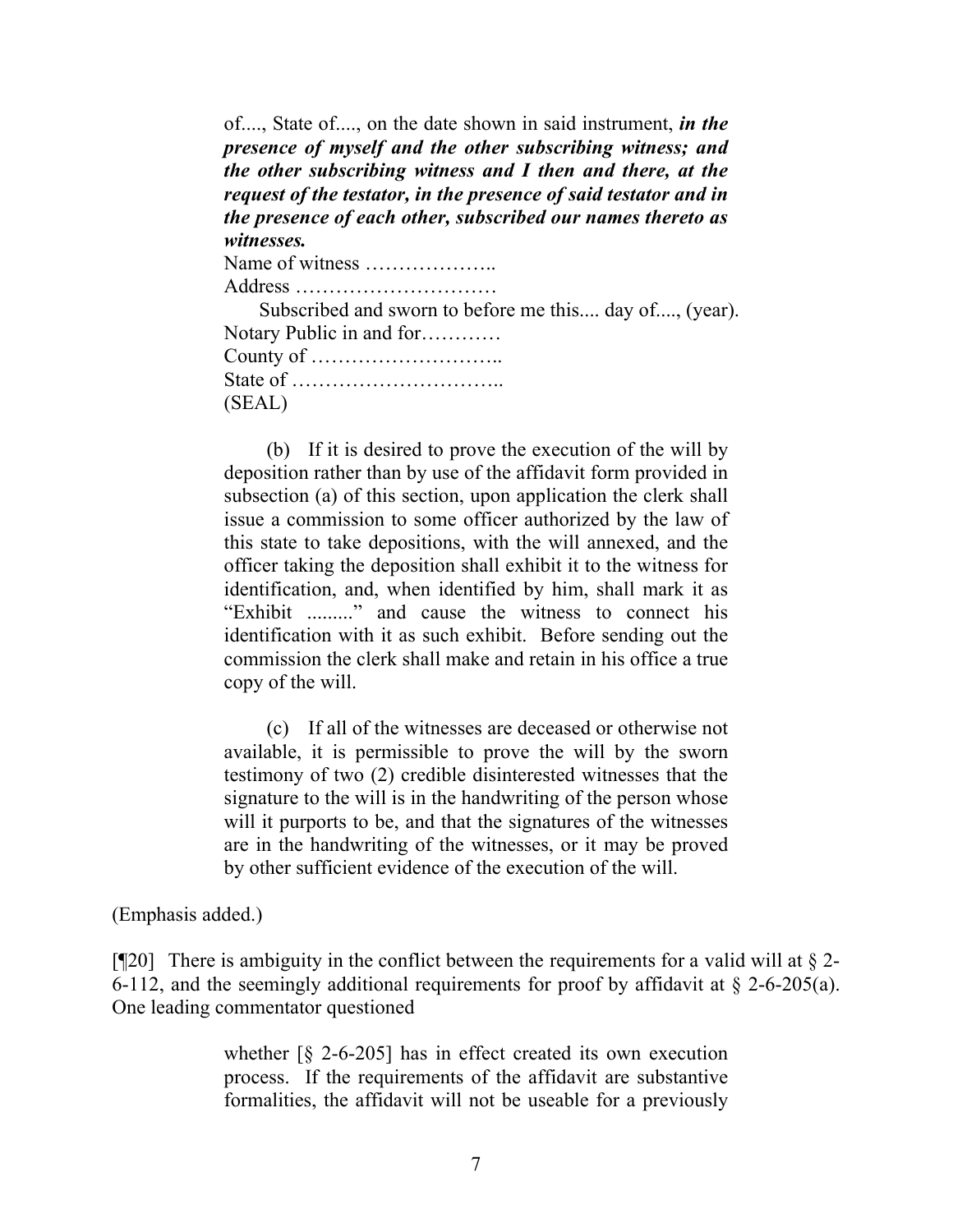executed will unless it was executed according to all of the stated formalities even though the will would otherwise be valid in Wyoming. Anomalously, the formality procedure outlined in this affidavit is even more demanding than what the self-proven affidavit requires.

Lawrence H. Averill, Jr., *The Wyoming Probate Code of 1980: An Analysis and Critique*, XVI Land & Water L. Rev. No. 1, 103, 127-28 (1981).

[¶21] Once we determine the language of a statute is ambiguous, "we proceed to the next step, which involves applying general principles of statutory construction to the language of the statute in order to construe any ambiguous language to accurately reflect the intent of the legislature." *Powder River Basin Res. Council*, 2014 WY 37, ¶ 19, 320 P.3d at 229 (citing *Mountain Cement Co. v. S. of Laramie Water & Sewer Dist.*, 2011 WY 81, ¶ 13, 255 P.3d 881, 886 (Wyo. 2011) (quoting *BP Am. Prod. Co. v. Dep't of Revenue*, 2005 WY 60, ¶ 15, 112 P.3d 596, 604 (Wyo. 2005))). "[W]e must not give a statute a meaning that will nullify its operation if it is susceptible of another interpretation." *Powder River Basin Res. Council*, 2014 WY 37, ¶ 19, 320 P.3d at 228 (citing *Billis v. State*, 800 P.2d 401, 413 (Wyo. 1990); *McGuire v. McGuire*, 608 P.2d 1278, 1283 (Wyo. 1980)). We read the statutes together, and construe statutes relating to the same subject in harmony. *Wyo. Cmty. Coll. Comm'n*, 2001 WY 86, ¶¶ 16-17, 31 P.3d at 1249.

> In ascertaining the legislative intent in enacting a statute . . . the court . . . must look to the mischief the act was intended to cure, the historical setting surrounding its enactment, the public policy of the state, the conditions of the law and all other prior and contemporaneous facts and circumstances that would enable the court intelligently to determine the intention of the lawmaking body.

*Parker Land & Cattle Co.* [*v. Game & Fish Comm'n*, 845 P.2d 1040,] 1044 [(Wyo. 1993)] (quoting *Carter v. Thompson Realty Co.*, 58 Wyo. 279, 131 P.2d 297, 299 (1942)).

*Id*. at ¶ 18, 31 P.3d at 1249; *see also* 2A Norman J. Singer & J.D. Shambie Singer, *Sutherland on Statutes and Statutory Construction* § 45:5 at 35 (7th ed. 2007).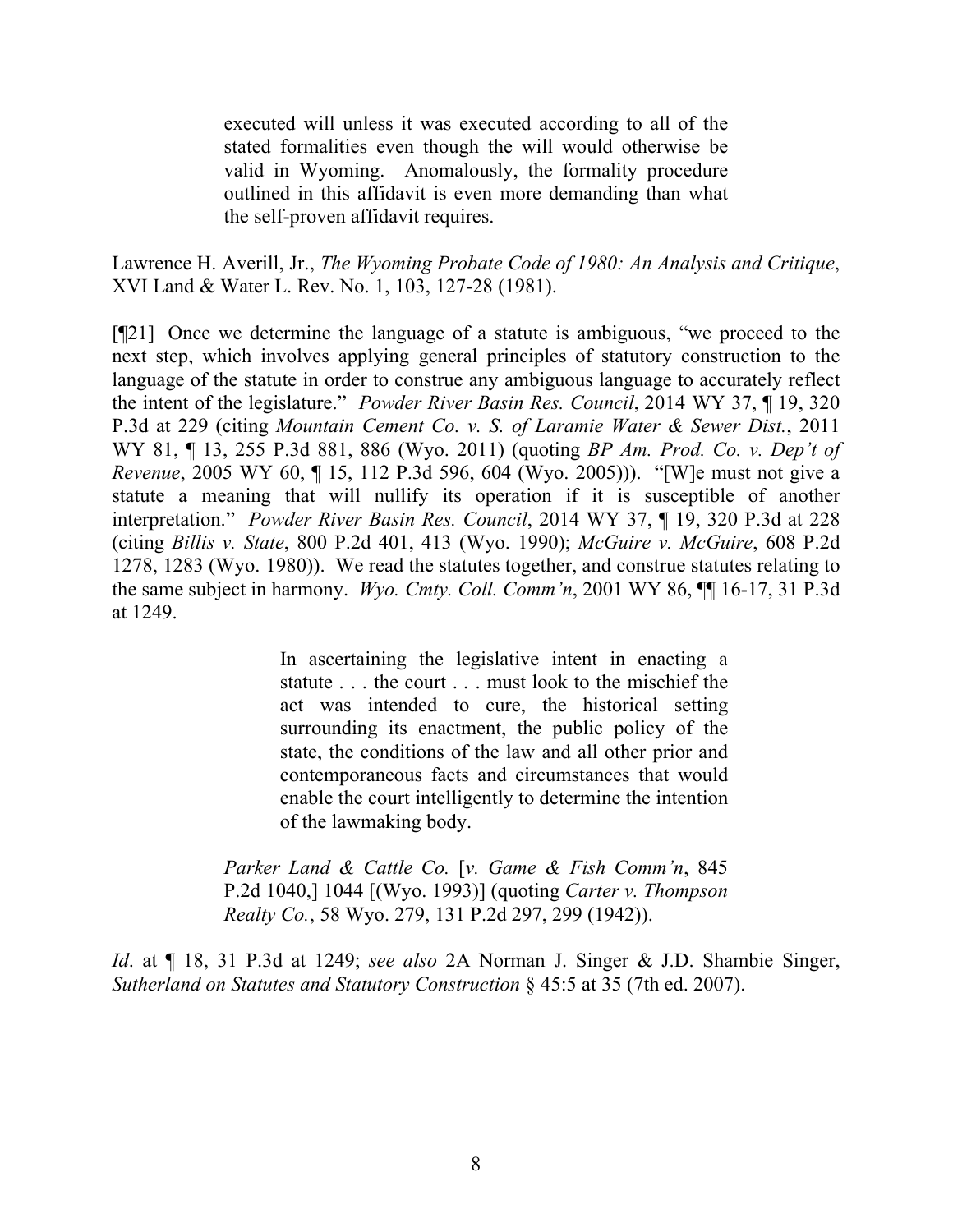### *Legislative Intent*

[¶22] The legislature stated its intent in enacting the Probate Code reforms in 1979 was to simplify the probate process to effectuate the intent of the testator. It enacted Wyo. Stat. Ann. § 2-1-102 (LexisNexis 2015), which states:

> (a) [The Probate Code] shall be liberally construed and applied, to promote the following purposes and policies to:

> > (i) *Simplify and clarify the law* concerning the affairs of decedents, missing persons, protected persons, minors and incapacitated persons;

> > (ii) Discover and *make effective the intent of a decedent* in distribution of his property;

> > (iii) *Promote a speedy and efficient system* for liquidating the estate of the decedent and making distribution to his successors;

(b) Unless displaced by the particular provisions of this code, the principles of law and equity supplement the code provisions.

(c) This code is a general act intended as a unified coverage of its subject matter and no part of it shall be deemed impliedly repealed by subsequent legislation if it can reasonably be avoided.

(Emphasis added.)

[¶23] This objective is consistent with the historical setting surrounding the laws' enactment. *See* 2B Norman J. Singer & J.D. Shambie Singer, *Sutherland on Statutes and Statutory Construction* § 49:1 at 7 (7th ed. 2008) ("Statutes are documents having practical effects. It is therefore improper to construe them in the abstract, without taking into consideration the historical framework in which they exist."). Traditional estate planning law was based on formality and bright-line principles governing the creation, interpretation, and construction of wills. As one commentator has explained:

> The act of creating a will has always been somewhat ceremonial: In medieval England, testators often expressed their wishes on the verge of death, as part of their last confession. The march toward modern formality began in the seventeenth century, when the process for determining title to real estate had fallen into shambles. Bogus sales of land - especially land that the seller claimed to have inherited - were endemic. To make proof of ownership more reliable,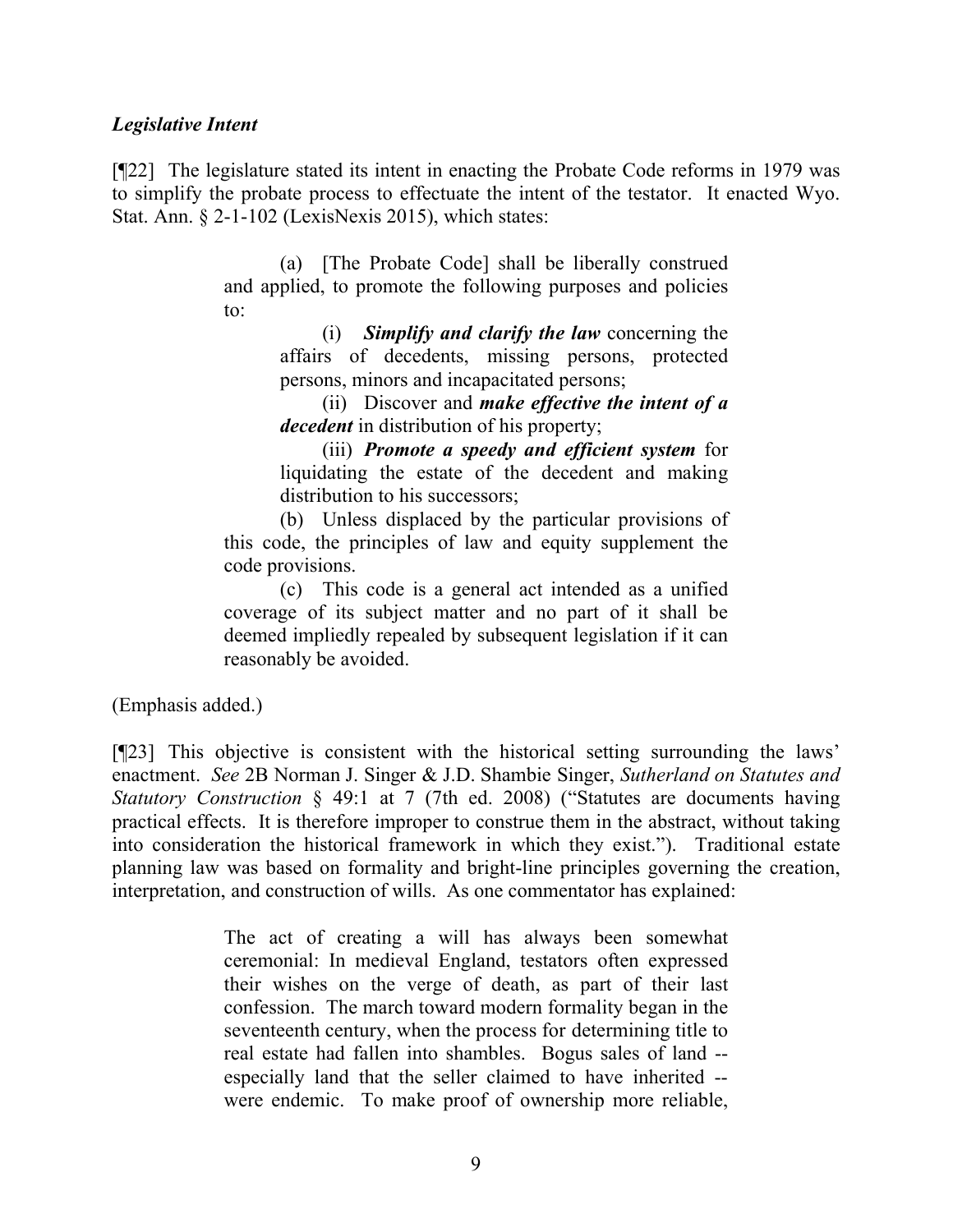the British Parliament passed the Statute of Frauds in 1677, thus mandating that wills conveying real property "shall be in Writeing, [sic] and signed by the [testator], . . . and shall be attested and subscribed in the presence of [the testator] by three or fower [sic] credible Witnesses." This last element - attestation -- distinguished wills from gifts and contracts, which never need to be witnessed. . . . [T]he Wills Act extended the attestation requirement to all wills. The new legislation also reduced the number of witnesses to two, but added the element that these individuals needed to be "present at the same time" when the testator signed or acknowledged her signature. This stringent approach to will creation migrated across the Atlantic and became enshrined in virtually every American state.

David Horton, *Wills Law on the Ground*, 62 UCLA L. Rev. 1094, 1104-05 (2015) (citations omitted). Courts charged with construction of wills placed form before substance and refused to consider extrinsic evidence in their interpretations, often resulting in nonsensical outcomes clearly contrary to the testator's intent. *Id*. at 1107 ("[O]nly the words of the document were reliable. It was the will itself -- and not a testator's stray statements -- that arose within the prophylactic bubble of the statutory formalities.").

[¶24] Recognizing that this adherence to formality was unique to the area of the law of wills and probate, scholars began criticizing this approach:

> What is peculiar about the law of wills is not the prominence of the formalities, but the judicial insistence that any defect in complying with them automatically and inevitably voids the will. In other areas where legislation imposes formal requirements, the courts have taken a purposive approach to formal defects. . . . The courts have boasted that they do not permit formal safeguards to be turned into instruments of injustice in cases where the purposes of the formalities are independently satisfied.

John H. Langbein, *Substantial Compliance with the Wills Act*, 88 Harv. L. Rev. 489, 498- 99 (1975) (urging courts to require "substantial compliance" with, instead of strict adherence to, wills act provisions).

[¶25] The confluence of such scholarly criticism and the proliferation of other methods of transferring property on death, such as joint tenancy, life insurance, and trusts, led to re-thinking the formal approach to wills. *Id*. at 504 (stating "if the will is to be restored to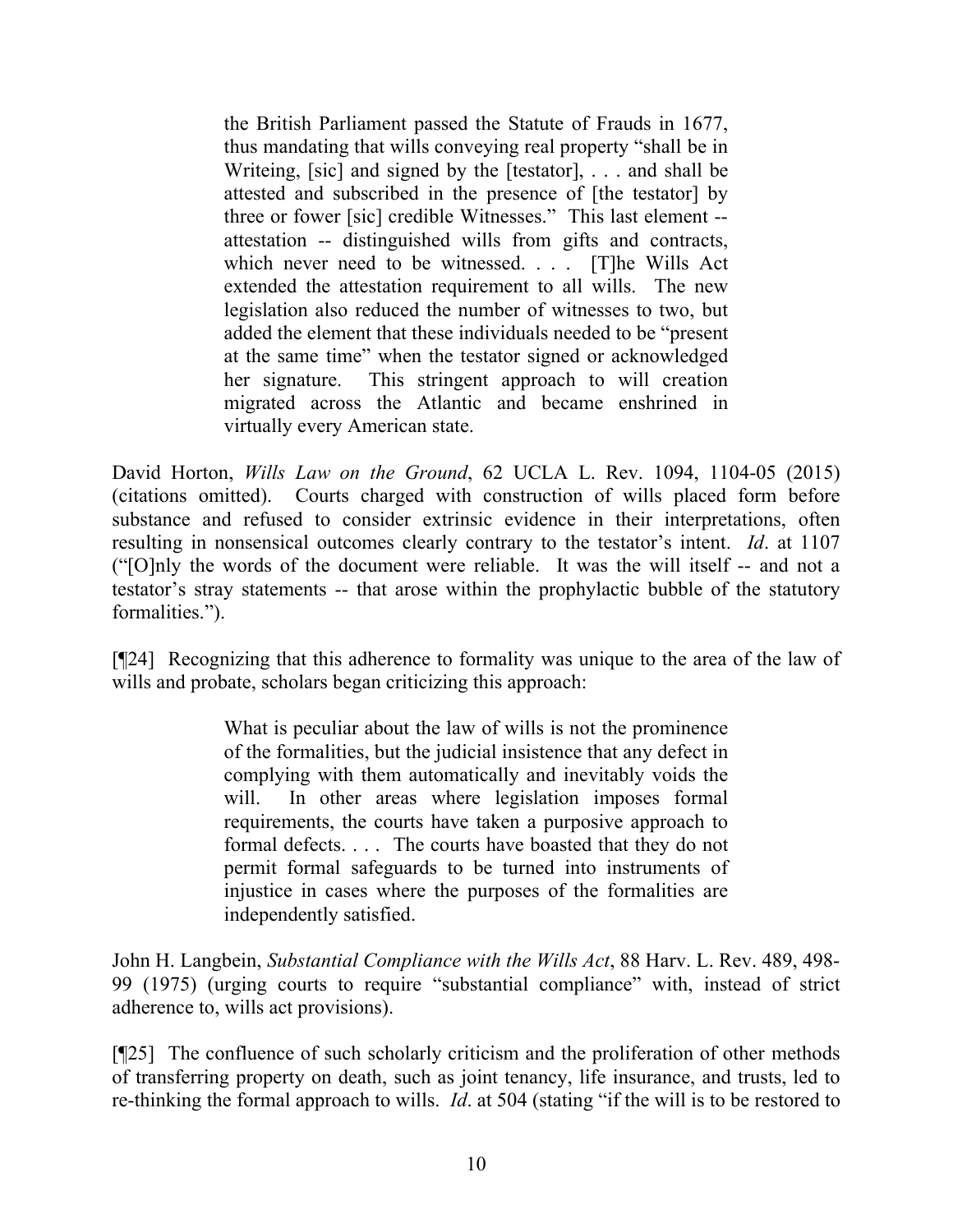its role as the major instrument for disposition of wealth at death, its execution must be kept simple. The basic intent . . . is to validate the will whenever possible."); *see also* Uniform Probate Code, Article II, Part 5 (general comment) (1969). Over the last half century, the formalistic approach has gradually given way to a more functional method of construing wills. Horton, 62 UCLA L. Rev. at 1112-15.

[¶26] Although it has been renumbered, § 2-6-112, which establishes what is required for a valid will, has been part of the Wyoming Probate Code since the 1880s. 1882 Wyo. Sess. Laws, ch. 107 § 4. In 1979, the Wyoming legislature enacted sweeping changes to the Probate Code, 1979 Wyo. Sess. Laws, ch. 142, and due to "a significant number of technical and substantive problems," Averill, *supra* ¶ 20, at 105-06, the legislature reenacted an amended version of the Probate Code in 1980. 1980 Wyo. Sess. Laws, ch. 54. These changes were patterned after the Uniform Probate Code and the Iowa Probate Code in existence at that time. Averill, *supra* ¶ 20, app. I at 392-94 (indicating that all but three of the changes originated in the Iowa Probate Code).

[¶27] The 1979 amendments included the addition of  $\S$  2-6-405 (renumbered  $\S$  2-6-205 in 1980), regarding proof of non-self-proving wills. 1979 Wyo. Sess. Laws, ch. 142. That provision was patterned after the Iowa Probate Code, which contains nearly identical language for the proof of a will. Averill, *supra*  $\P$  20, app. I at 391;<sup>5</sup> Iowa Code  $§§ 633.295 - 633.297 (1979)$ . When proof of a will is to be made by a witness affidavit, the affidavit must state that the witness signed the will in the presence of the testator and in the presence of the other witness. Iowa Code  $\S$  633.295. This provision conforms with Iowa's requirement for a valid will, which must be witnessed by two witnesses "in the presence of the testator and in the presence of each other." Iowa Code  $\S$  633.279(1). Thus, in Iowa, the requirements for proof of a will by affidavit did not exceed the requirement for forming a valid will. That is not the case in Wyoming. *See* Averill, *supra* ¶ 20, at 127 ("The execution of an ordinary witnessed will under Iowa law is substantially more formalistic than under Wyoming law according to either the prior law or the new Code.").

[¶28] In Wyoming, when the legislature enacted § 2-6-205, it added several requirements for proof of a will by affidavit found nowhere else in the Wyoming Probate Code. Most notably, the stringent requirements for proving a will by affidavit (the will must be signed by the testator in the presence of both witnesses, and the signatures of both witnesses must be made in the presence of the testator and in the presence of each other) reach far beyond what Wyoming statutes require to create a valid will. *Compare* Wyo. Stat. Ann. §§ 2-6-112 and 116 *with* Wyo. Stat. Ann. § 2-6-205(a). If § 2-6-205(a) has created additional substantive formalities required to execute a will, then the

 $5$  The self-proving will statute, Wyo. Stat. Ann. § 2-6-114 (then § 2-6-203), was added at the same time and was also patterned after the Iowa Code. Averill, *supra* ¶ 20, app. I at 391.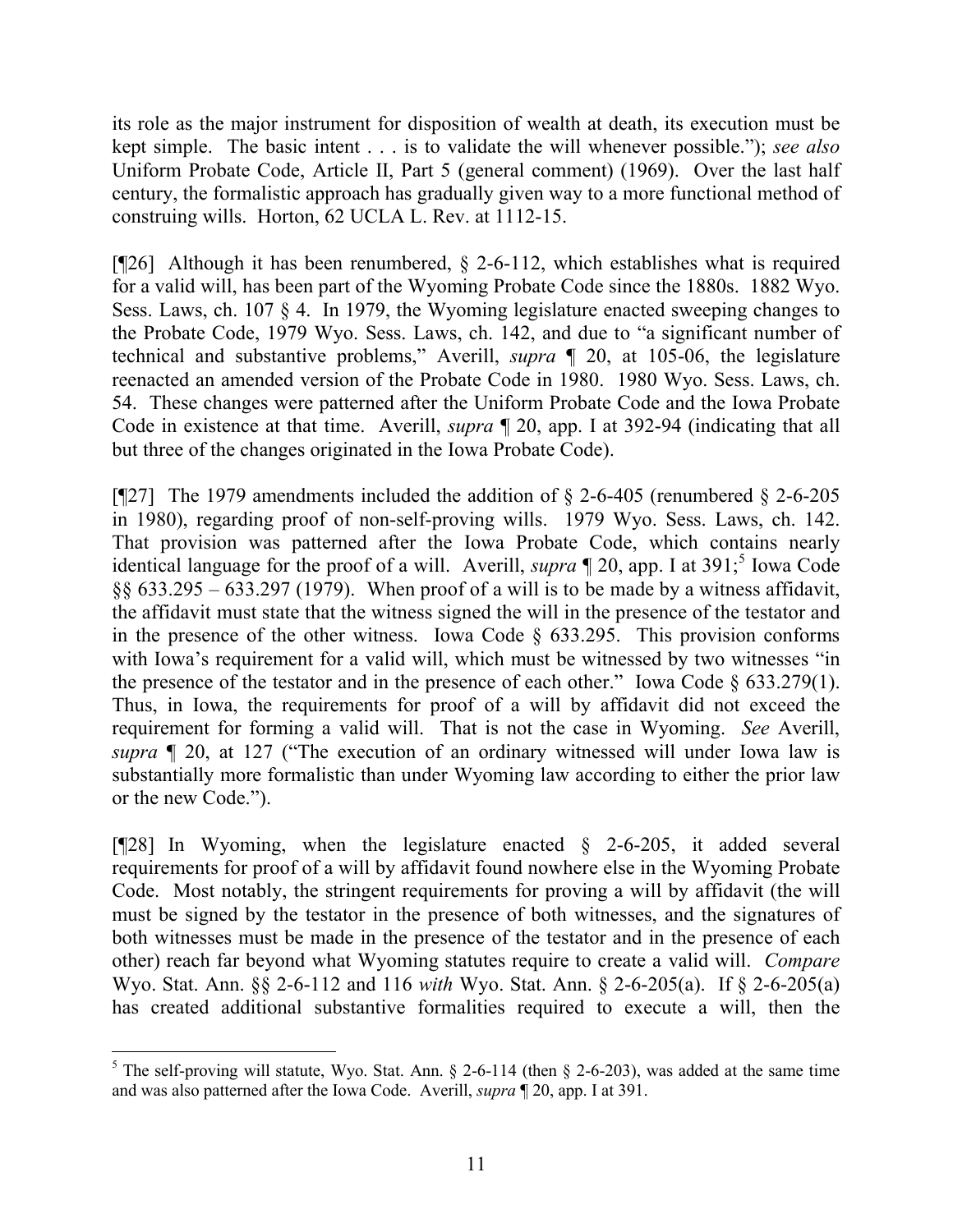provision defining a valid will (§ 2-6-112) is rendered meaningless. We therefore consider whether the legislature impliedly repealed § 2-6-112.

[¶29] [O]ur longstanding rule is that repeals by implication are not favored and will not be indulged if there is any other reasonable construction. One asserting implied repeal bears the burden of demonstrating beyond question that the legislature intended that its later legislative action evinced an unequivocal purpose of affecting a repeal. Furthermore, it must be shown that the later statute is so repugnant to the earlier one that the two cannot logically stand together, or that the whole subject of the earlier statute is covered by the later one having the same object, clearly intending to prescribe the only rules applicable to the subject.

*Mathewson v. City of Cheyenne*, 2003 WY 10, ¶ 11, 61 P.3d 1229, 1233 (Wyo. 2003) (quoting *Shumway v. Worthey*, 2001 WY 130, ¶ 15, 37 P.3d 361, 367 (Wyo. 2001)). The legislature specifically reasserted this rule when it enacted the 1979 and 1980 statutory amendments, and included the statement that "[t]his code is a general act intended as a unified coverage of its subject matter and no part of it shall be deemed impliedly repealed by subsequent legislation if it can reasonably be avoided." Wyo. Stat. Ann. § 2-1-102(c). Further, at the same time the Wyoming legislature adopted the proof of wills provision, it enacted the statute reaffirming what is considered to be a valid will,  $\S$  2-6-116.<sup>6</sup> 1979 Wyo. Sess. Laws, ch. 142. We cannot conclude that  $\S$  2-6-112 was impliedly repealed when the legislature enacted  $\S$  2-6-205.

[¶30] Taking into account the legislature's stated intent to simplify and expedite the probate process so as to effectuate the testator's intent, § 2-1-102, the historical context of the Probate Code revisions, and the legislature's affirmance of  $\S$  2-6-112, we conclude the legislature did not intend to impose additional substantive formalities for executing a will when it enacted § 2-6-205. Our conclusion is further supported by other provisions for proving a non-self-proving will that demonstrate the legislative intent to simplify the process. *See Hede v. Gilstrap*, 2005 WY 24, ¶ 6, 107 P.3d 158, 163 (Wyo. 2005) ("We are guided by the full text of the statute, paying attention to its internal structure and the functional relation between the parts and the whole."). For example, the code provides for proof of holographic wills "the same as any other private writing," Wyo. Stat. Ann. § 2-6-206 (LexisNexis 2015), and directs the district court to "take proof of the execution and validity" of lost or destroyed wills, Wyo. Stat. Ann. § 2-6-207 (LexisNexis 2015).

<sup>&</sup>lt;sup>6</sup> "A written will is valid if executed in compliance with W.S. 2-6-112[.]" Wyo. Stat. Ann. § 2-6-116 (LexisNexis 2015). A valid will "shall be in writing . . . witnessed by two (2) competent witnesses and signed by the testator or by some person in his presence and by his express direction." Wyo. Stat. Ann. § 2-6-112.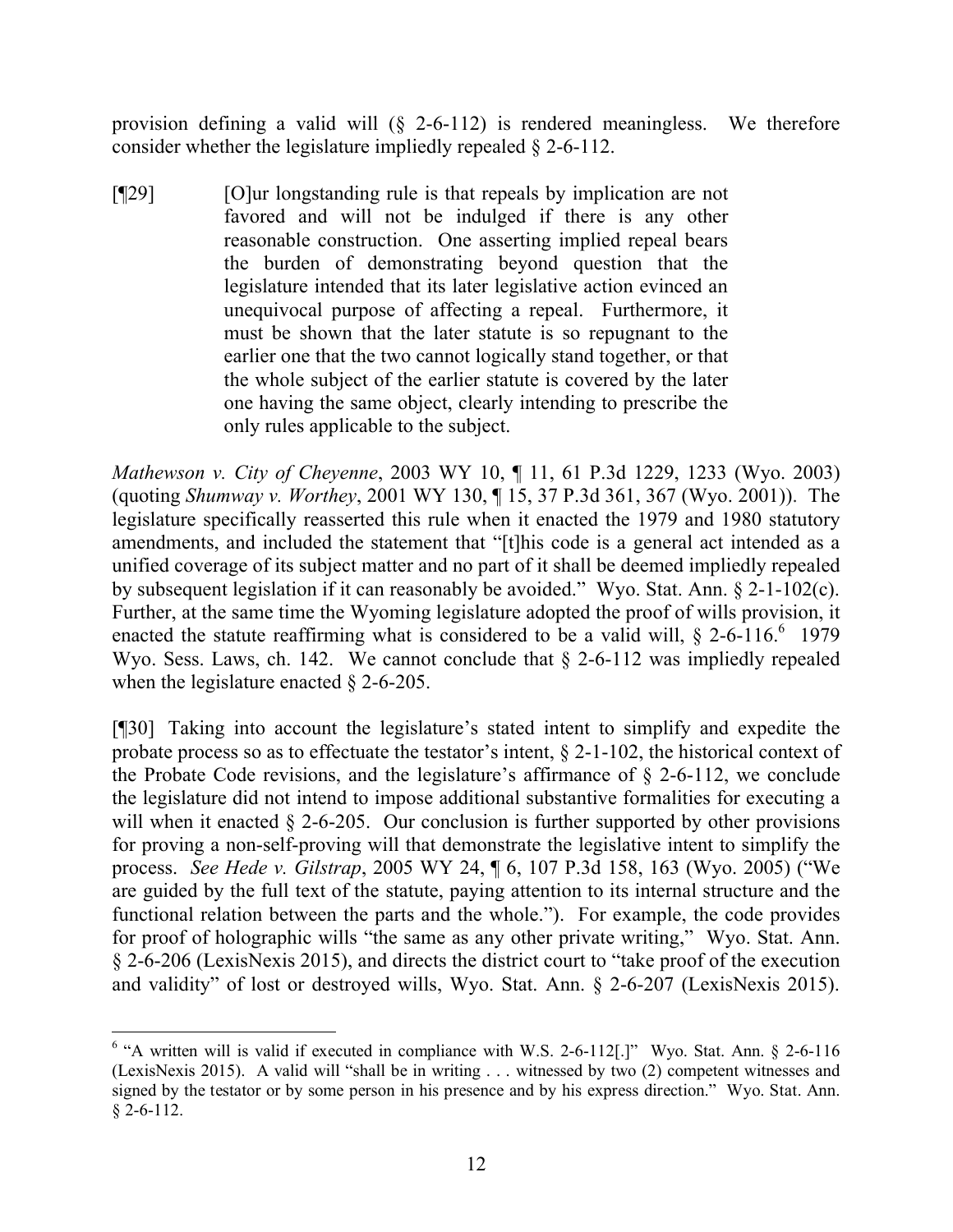These provisions are consistent with a legislative purpose to relax formalistic requirements to effectuate the testator's intent.

[¶31] The legislative objective when it enacted the 1979 and 1980 revisions to Wyoming's Probate Code was to simplify the law rather than complicate it. The addition of § 2-6-205 did not signal the legislature's intent to move toward a more formalistic approach in creating or proving wills. We hold that the legislature did not intend to add additional elements of formality for formation of a will, nor did it intend to create mandatory additional elements of proof for all non-self-proving wills. Rather, § 2-6- 205(a) created a specific requirement that the witnesses sign in the presence of each other only when that proof is offered by affidavit.

> It is a basic rule of statutory construction that courts may try to determine legislative intent by considering the type of statute being interpreted and what the legislature intended by the language used, viewed in light of the objects and purposes to be accomplished. . . . Furthermore, when we are confronted with two possible but conflicting conclusions, we will choose the one most logically designed to cure the mischief or inequity that the legislature was attempting to accomplish.

*Hede*, 2005 WY 24, ¶ 6, 107 P.3d at 162-63 (internal quotation marks and citation omitted).

[¶32] Our holding is consistent with the less formalistic approach to proving wills this Court has taken since the 1979 and 1980 revisions. In *In re Estate of Altman*, a selfproving will was challenged because one of the will's witnesses testified that "he did not sign the will in the presence of the testator or [the other witness] but that it was brought downstairs to his store by appellee where he signed it." 650 P.2d 277, 280 (Wyo. 1982). The district court held a jury trial, at which the other witness and the will's proponent both testified as to the will's signing. The jury determined they were more credible than the recanting witness, and this Court affirmed, holding that it was the jury's role to determine the credibility of witnesses. *Id.* In *In re Estate of Zelikovitz*, 923 P.2d 740 (Wyo. 1996), the testator's signature on a will codicil was witnessed by one person who saw the testator sign and signed as a witness; by one person who signed as a notary public, but who did not see the witnesses sign the will, *id.* at 742; and by a third person who signed as a witness but "did not actually witness the decedent sign the codicil." *Id.* at 744. This Court agreed that the third person could not qualify as a witness because she had not seen the testator sign the codicil. However, this Court went on to say that the person who signed as a notary could serve as a witness, and that *"*[*t*]*here is no requirement in our statutes that the witnesses sign in the presence of one another*[*.*]" *Id.* at 744 (emphasis added). That holding is consistent with our interpretation that the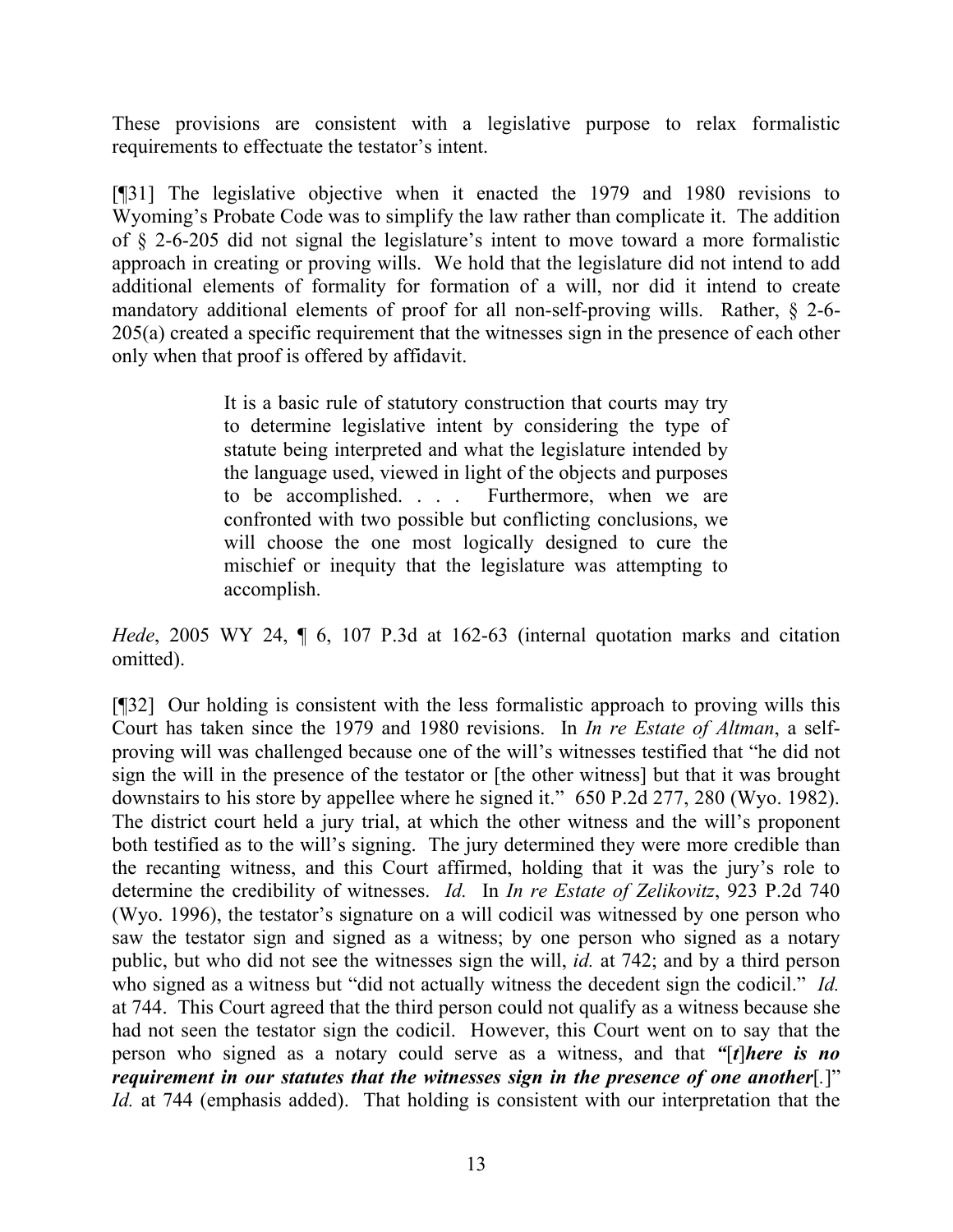requirement that witnesses sign in the presence of each other is limited to proof by affidavit under  $\S$  2-6-205(a).

[¶33] In *Matter of Estate of Croft*, 713 P.2d 782 (Wyo. 1986), the will's contestants pointed to a mistake in the will codicil, which referred to a will with the incorrect date. *Id.* at 784. This Court approved the approach taken by the district court, "[t]o fulfill its obligation to liberally construe and apply the Wyoming Probate Code so as to promote the purpose and policy thereof through discovering and making effective the intent of Croft  $(\xi$  2-1-102(a)(ii)), the probate court properly received extrinsic evidence relative to such intent." *Id.* It held that such extrinsic evidence supported the probate court's conclusion that the referenced date was a mistake, and the codicil should be given effect. *Id.* at 786. This precedent indicates an approach that avoids formalism in order to effectuate the testator's intent.

# *Proving a Will*

[¶34] Wyoming's Probate Code directs the clerk of court to admit a will to probate "upon proof of due execution." Wyo. Stat. Ann. § 2-6-203 (LexisNexis 2015). "Due execution" is not defined in the Probate Code. "In the absence of a statutory definition, this Court infers that the legislature intended no special meaning for the word but, instead, intended that it be given its ordinary meaning—its common dictionary definition." *Thomas v. Sumner*, 2015 WY 7, ¶ 32, 341 P.3d 390, 399 (Wyo. 2015) (quoting *Craft v. State*, 2012 WY 166, ¶ 14, 291 P.3d 306, 310 (Wyo. 2012) (citing *Ewing v. State*, 2007 WY 78,  $\P$  10, 13, 157 P.3d 943, 946 (Wyo. 2007))). "Due" in this context can be defined as "regular, lawful." Merriam-Webster Online Dictionary, http://www.merriam-webster.com/dictionary/due (last visited Jan. 8, 2016).

[¶35] The due or lawful execution of a will is described in §§ 2-6-112 and 2-6-113. To prove a will for its admission to probate, the proponent must make her prima facie case by presenting evidence showing the will was: (1) in writing or typed; (2) witnessed by two competent witnesses; and (3) signed by the testator or by some person in his presence and by his express direction, in compliance with  $\S$  2-6-112, or that the will was a valid holographic will as described in § 2-6-113.

[ $[$ ][36] A self-proving will that complies with  $\S$  2-6-114 requires no additional proof to be admitted to probate, Wyo. Stat. Ann. § 2-6-204, and may be admitted to probate without the testimony of any subscribing witnesses or any other proof. *See, e.g., Westmoreland v. Tallent*, 549 S.E.2d 113, 115-16 (Ga. 2001).

[¶37] If a will is not self-proving, the proponent of the will has the burden of presenting evidence in order to establish its "due execution" before it will be admitted to probate. Wyo. Stat. Ann. § 2-6-203; *see also In re Estate of Wiltfong*, 148 P.3d 465, 466-67 (Colo. App. 2006); *Prima Facie Case for Proponent in Will Contest as Shifting Burden of Proof*,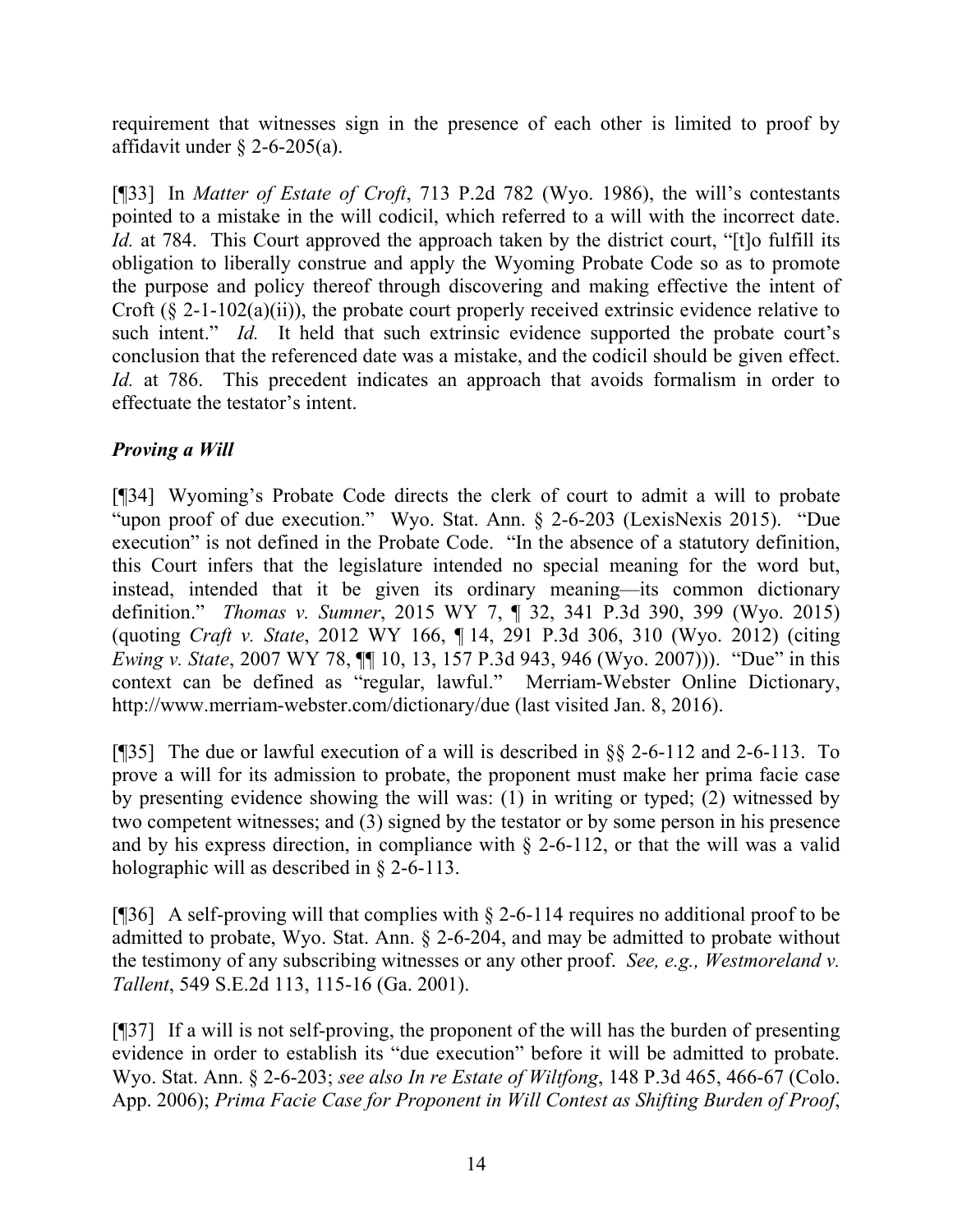76 A.L.R. 373 (1932); *Wood v. Wood*, 164 P. 844, 850 (Wyo. 1917). If a prima facie showing is made that the will has been duly executed, then the will is entered into probate. Wyo. Stat. Ann. § 2-6-203.

[¶38] Section 2-6-205 provides the means to prove a non-self-proving will. First, under  $\frac{1}{2}$  2-6-205(a), a will may be proven by the "oral . . . testimony of one or more of the subscribing witnesses[.]" Second,  $\S$  2-6-205(a) sets forth the method of proving a will through affidavit testimony. Third, § 2-6-205(b) allows the proponent of a will to prove it through deposition testimony. Finally,  $\S$  2-6-205(c) provides for a method of proving a will when neither witness to the will is "available."

[¶39] In addition to proof by affidavit,  $\S$  2-6-205(a) provides that proof of a non-selfproving will "may be made by the oral . . . testimony of one or more of the subscribing witnesses[.]" Section 2-6-203 allows the court to conduct a hearing upon the filing of a petition for probate. The "oral testimony" of a subscribing witness referred to in § 2-6- 205(a) could be offered at such a hearing to prove the will. If the proponent of the will is offering proof by affidavit, the affidavit must meet the requirements of  $\S$  2-6-205(a), including the requirement that the witnesses signed in the presence of each other and in the presence of the testator.<sup>7</sup> The requirements for proving a will by affidavit at  $\S$  2-6-205(a) do not apply to the provision for proof by oral testimony.

> We will not insert language into a statute that the legislature omitted. A basic tenet of statutory construction is that omission of words from a statute is considered to be an

  $<sup>7</sup>$  The requirement that witnesses sign "in the presence of each other" or "in the presence of the testator"</sup> has been interpreted to mean that the witnesses be either in each other's line of vision, or in each other's conscious presence. Restatement (Third) of Prop.: Wills and Donative Transfers § 3.1 at 177 (1999).

This Restatement adopts the *conscious-presence test*, which recognizes that a person can sense the presence or actions of another without seeing the other person. If the testator and the witnesses are near enough to be able to sense each other's presence, typically by being within earshot of one another, so that the testator knows what is occurring, the presence requirement is satisfied.

*Id*.; *see also Smith v. Neikirk*, 548 S.W.2d 156, 158 (Ky. Ct. App. 1977) ("The record of testimony indicates that witness Runk was within the presence of the testator and the other witnesses at all times. The fact that she may have had her back turned at the moment of execution does not disqualify her as a witness. All that is required to be proved by the subscribing witness is the identification of the signature. . . . It has been repeatedly held that substantial rather than a literal compliance with the statute . . . will suffice. This Court has also indicated that where the technical requirements for execution of wills have been substantially complied with, the will should be probated." (citations omitted)).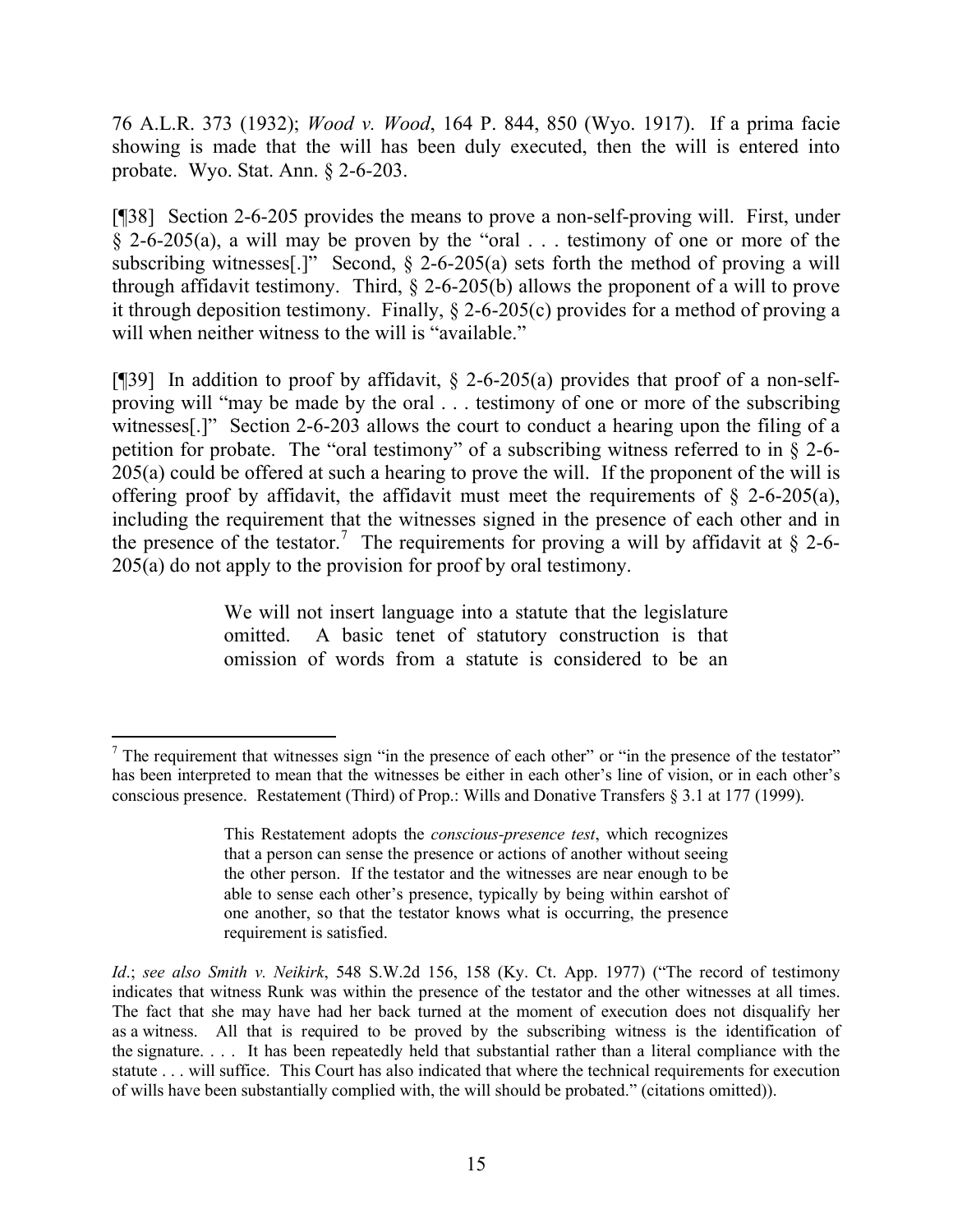intentional act by the legislature, and this Court will not read words into a statute when the legislature has chosen not to include them.

*Stutzman v. Office of Wyo. State Eng'r*, 2006 WY 30, ¶ 16, 130 P.3d 470, 475 (Wyo. 2006) (citations omitted).

[¶40] Section 2-6-205(b) addresses proof by another type of oral testimony, the deposition. Subsection (b) applies "[i]f it is desired to prove the execution of the will by deposition rather than by use of the affidavit form provided in subsection (a)"; and requires that the officer taking the deposition "cause the witness to connect his identification with [the will]."  $8$  Wyo. Stat. Ann. § 2-6-205(b). Subsection (b), unlike subsection (a), does not require that the deponent testify that the witness signed the will in the presence of the other witness and the testator. "There is a presumption in law that an omission is intentional where particular words or terms appear in one provision, but not in another related provision." *Schafer v. State*, 2008 WY 149, ¶ 14, 197 P.3d 1247, 1250 (Wyo. 2008) (citation omitted). Because we will not insert language into the statute that the legislature has left out, we will not read that language into subsection (b). *Stutzman*, 2006 WY 30, 116, 130 P.3d at 475. To establish due execution by deposition, a proponent may prove the will complies with  $\S$  2-6-112 by deposition in accordance with subsection (b), and there is no need for the elements of proof found in  $\S$  2-6-205(a).

[¶41] Subsection (c) allows for proof of a will when the subscribing witnesses are "not available." Wyo. Stat. Ann.  $\S$  2-6-205(c). In that instance, a will may be proven by the "sworn testimony of two (2) credible disinterested witnesses" that the signatures are those of the testator and witnesses, or "it may be proved by other sufficient evidence of the execution of the will." *Id*. Subsection (c) is specifically limited to the situation where no subscribing witness is available. (This is consistent with the pre-1979 provision, which provided that "[i]f none of the subscribing witnesses reside in the county at the time appointed for proving the will, the court may admit the testimony of other witnesses[.]" Wyo. Stat. Ann. § 2-4-305 (Michie 1977)). This begs the question, however, of when a witness is "not available" pursuant to subsection (c).

[¶42] The practice of proving a will through the testimony of a subscribing witness was recognized by this Court in *In re Stringer's Estate*, 80 Wyo. 389, 420, 343 P.2d 508, 520 (1959), *reh'g denied and opinion modified by* 345 P.2d 786 (Wyo. 1959), where we stated:

<sup>&</sup>lt;sup>8</sup> Subsection (b) does not specifically identify who may testify by deposition. Reading subsection (b) along with the limiting language of subsection (c), which allows testimony of non-witnesses to the will only when the witnesses are unavailable, we must conclude that the deponent under subsection (b) must be a witness to the will. If we read the statute any other way, our reading would render the unavailability of witnesses' requirement of subsection (c) meaningless. "This Court will not interpret a statute in a way which renders any portion of it meaningless or in a manner producing absurd results." *Adekale v. State*, 2015 WY 30, ¶ 13, 344 P.3d 761, 765-66 (Wyo. 2015).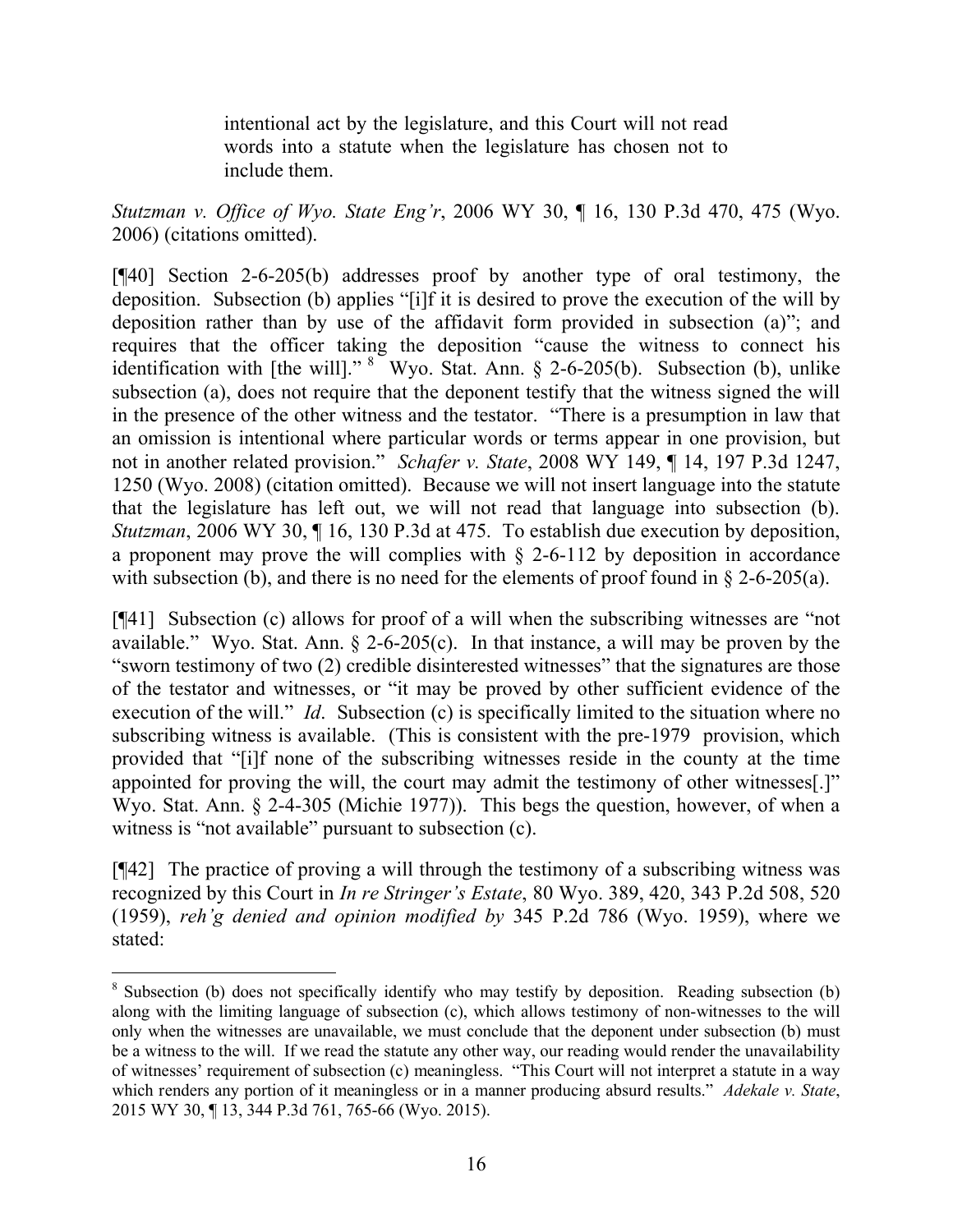While the Code provides that certain things are necessary to the making of a valid will, it does not prescribe how those things shall be proved. It leaves that to the general rules of evidence. There is provision, it is true, that if the attesting witnesses are alive, and present in the county, they must, in the event of a contest, be called. This is a very natural and just provision, for in such case the failure of the proponent of a will to call his attesting witnesses would be a very suspicious circumstance. *But there is no statutory declaration, and no principle of law, to the effect that a will executed in due form shall go for naught unless an attesting witness, after the lapse of many years, shall continue to recollect everything material that occurred at the time he subscribed his name to it. Such a rule would make the validity of the will dependent, not upon the disposing mind of the testator, nor his freedom from duress, undue influence, or fraud, nor upon his clear expression of his intention in the body of the instrument, nor upon its conformity to the form and ceremony prescribed by statute, but upon the fullness, accuracy, and persistency of the recollection of one of the persons who signed it as a witness***.** Such a rule cannot be maintained either upon principle or precedent. What constitutes a sufficient execution of a will is prescribed by the statute. What constitutes sufficient proof of such execution is not so prescribed, and is a different question, -- a question to be solved by the general principles of evidence. \*\*\* *Where an attesting witness has no recollection as to certain matters connected with the making of the will, the case is, upon principle, in the same condition as where he is dead, insane, or absent***[.]**

(Citations omitted and emphasis added.) That ruling, based upon the sound reasoning that an otherwise valid and duly executed will should not fail by virtue of the subscribing witnesses' imperfect or absent memory years after affixing their signature to the will, is still applicable today.

[¶43] The legislature has made it clear that the current Probate Code shall be applied to "[s]implify and clarify" the law, and "[d]iscover and make effective the intent of a decedent." Wyo. Stat. Ann.  $\S$  2-1-102(a)(i)-(iii). The legislature also instructed that "[u]nless displaced by particular provisions of this code, the principles of law and equity supplement the code provisions." Wyo. Stat. Ann.  $\S$  2-1-102(a)(iii)(b). Section 2-6-205(c) does not define when a witness is "not available." Further, no other provisions of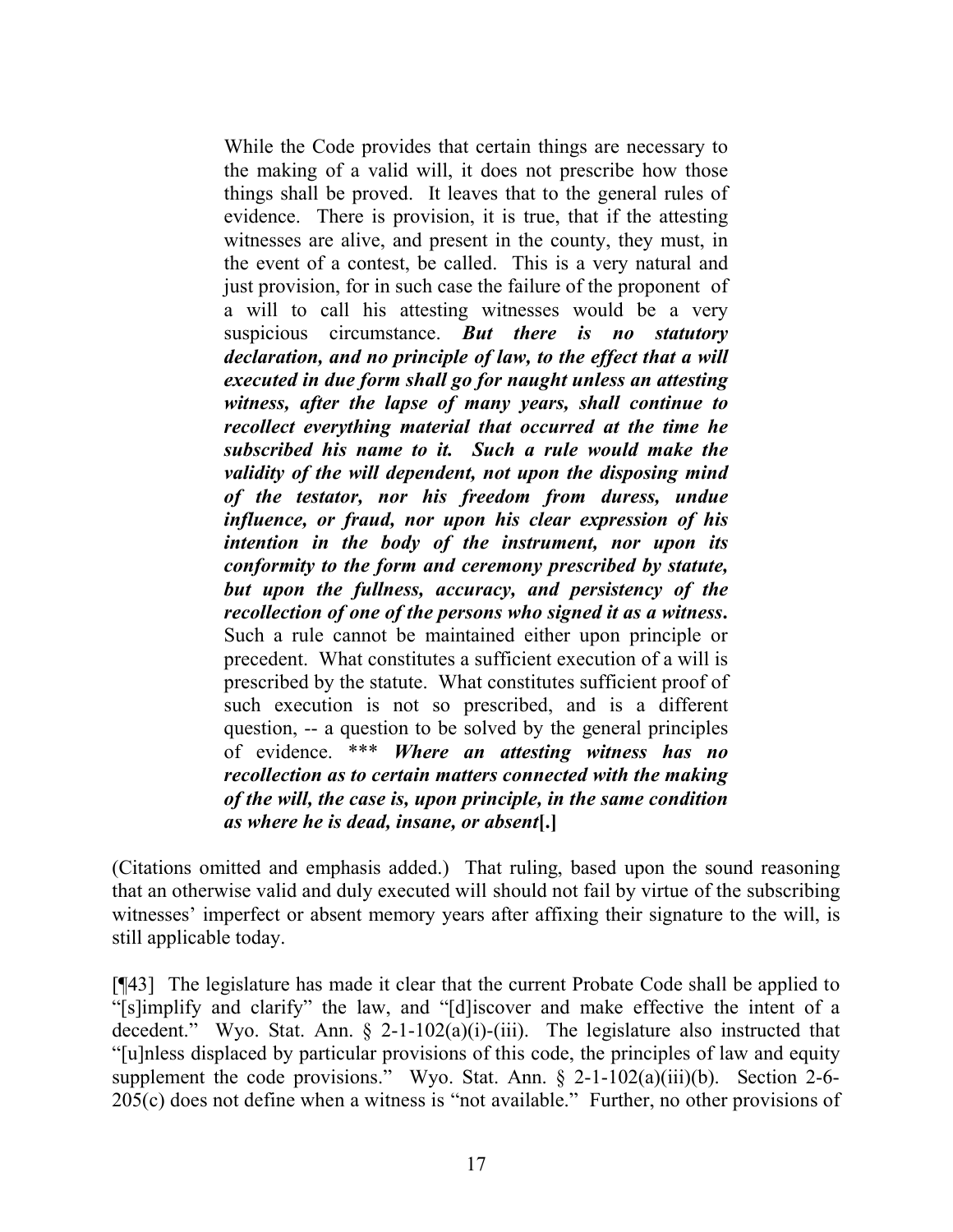the Probate Code indicate an intent to change or amend our interpretation of when a subscribing witness may be considered unavailable, thereby allowing other evidence in the proof of due execution. "Absent a manifestation of legislative intent to repeal a common-law rule, statutes should be construed as consistent with the common law." *Merrill v. Jansma*, 2004 WY 26, ¶ 34, 86 P.3d 270, 285-86 (Wyo. 2004) (citation omitted). Our conclusion in *Stringer*, 80 Wyo. at 421, 343 P.2d at 520, that a subscribing witness's failure to recollect "certain matters connected" with the execution of the will renders that witness unavailable, is just as valid today as it was before  $\S$  2-6-205 was enacted. 9 S*ee also Admissibility of Evidence Other Than Testimony of Subscribing Witnesses to Prove Due Execution of Will, or Testamentary Capacity*, 63 A.L.R. 1195 (1929 & Cum. Supp.) ("[E]vidence other than the testimony of a subscribing witness may be admitted to prove the due execution of a will . . . either by way of supplementing deficiencies in evidence of the attesting witnesses [or by] supplying the proof of attesting witnesses whose testimony is not available[.]").

[¶44] Under the Wyoming and Federal Rules of Evidence

a witness who testifies to not remembering the subject matter of his statement is unavailable. A witness may either truly lack recollection or for a variety of reasons, including concern of a possible perjury prosecution, feign lack of recollection. In either event, the witness is unavailable to the extent that he asserts lack of recollection of the subject matter of the prior statement, even if the witness recalls other events.

30C Michael H. Graham, *Federal Practice and Procedure* § 7072 at 354-55 (2011 Interim ed.); *see also* W.R.E. 804(a)(3). It is for the district court to determine whether a witness's memory lapse renders the witness unavailable as to any specific event. *See, e.g.*, *Matter of Estate of Coniglio*, 472 A.2d 205, 207 (Pa. Super. Ct. 1984) (other proof allowed when proof by subscribing witness cannot be "adduced by the exercise of reasonable diligence").

*In re Will of McCauley*, 565 S.E.2d 88, 96 (N.C. 2002) (quotation marks and citations omitted).

The law makes two subscribing witnesses to a will indispensable to its formal execution. But its validity does not depend solely upon the testimony of the subscribing witnesses. If their memory fail, so that they forget the attestation, or they be so wanting in integrity as willfully to deny it, the will ought not to be lost, but its due execution and attestation should be found on other credible evidence. And so the law provides.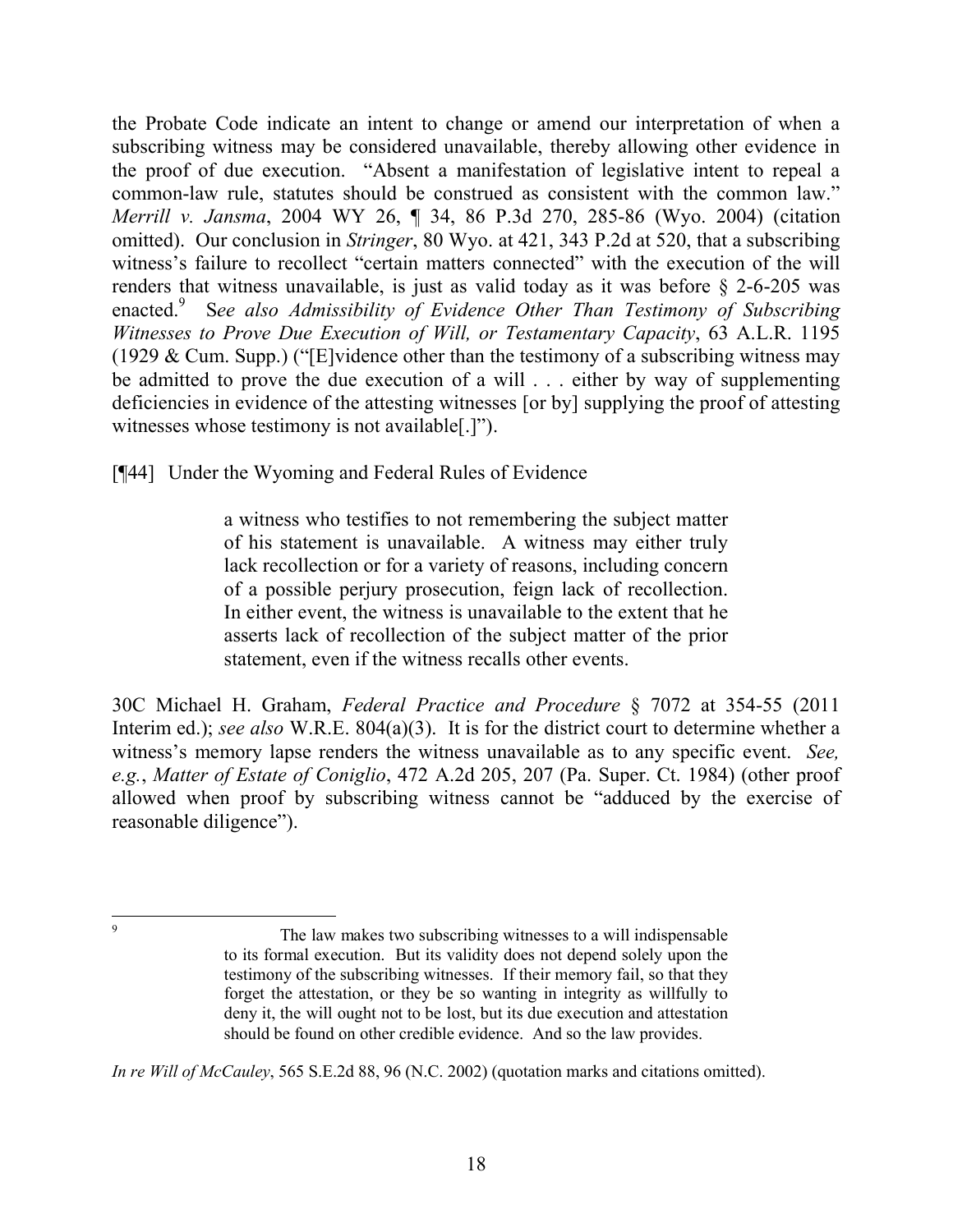[¶45] The proponent of a non-self-proving will must establish its due execution through the testimony (at a hearing or via affidavit or deposition) of at least one of the subscribing witnesses, if such a witness is available. If the proponent chooses to prove the due execution of the will by affidavit, she has the additional burden to establish that the witnesses signed in the presence of one another and the testator. If neither subscribing witness is available, the proponent may establish the due execution using testimony of two credible disinterested witnesses, or other sufficient evidence.

# *Meyer's Will*

[¶46] The district court concluded that Mrs. Meyer could not make out a prima facie case that the Will was self-proving, despite self-proving language contained therein. We agree that the Will in this case is not self-proving. To be self-proving, a will must contain attestations by the testator and two witnesses that the will was executed as a "free and voluntary act" by the testator and that the witnesses signed the will as witnesses "in the presence and hearing of the testator." Wyo. Stat. Ann. § 2-6-114(a), (c) (LexisNexis 2015). The attestations must be made "before an officer authorized to administer oaths" and "evidenced by the officer's certificate under official seal." *Id*. While the Will in this case contains the self-proving language required by the statute, it does not meet the statutory requirements for self-proving wills because it was improperly notarized when Ms. Burkel-Groth signed as the second witness and then notarized her own signature.

[¶47] Other courts addressing the issue have determined that a notary who signs a will is either a notary or a witness, but cannot be both. *See In re Estate of Alfara*, 703 N.E.2d 620, 627 (Ill. App. Ct. 1998); *In re Estate of Price*, 871 P.2d 1079, 1083 n.4 (Wash. Ct. App. 1994); *Smith v. Neikirk*, 548 S.W.2d 156, 158 (Ky. Ct. App. 1977); *Ferguson v. Ferguson*, 47 S.E.2d 346, 352 (Va. 1948). This authority is consistent with the guidance provided to notaries by the Wyoming Secretary of State. The *Wyoming Notary Handbook* provides that a notary should "[a]bsolutely not!" witness her own signature, explaining: "Since a notary must always be an objective and independent witness, notarizing your own signature defeats the very purpose of notarization. Don't do it." Wyo. Sec'y of State, *Wyoming Notary Handbook*, at 16, http://soswy.state.wy.us/Forms/Publications/NotaryHandbook.pdf (last visited Jan. 8, 2016).

[¶48] We hold that a notary may not simultaneously act as a notary and a witness. The notary must be one or the other. If Ms. Burkel-Groth's signature were to be considered a notarial certificate, there would not be two attesting witnesses and the Will would be invalid. However, because Ms. Burkel-Groth's signature appears as a witness, it will be considered as such; the fact that she signed as a notary has no legal significance. *See In re Estate of Zelikovitz*, 923 P.2d at 744 ("There is no provision in the Wyoming Statutes, nor any ruling in our cases, that would inhibit the notary public from serving as a witness . . . although that does foreclose the prospect of having a self-proving will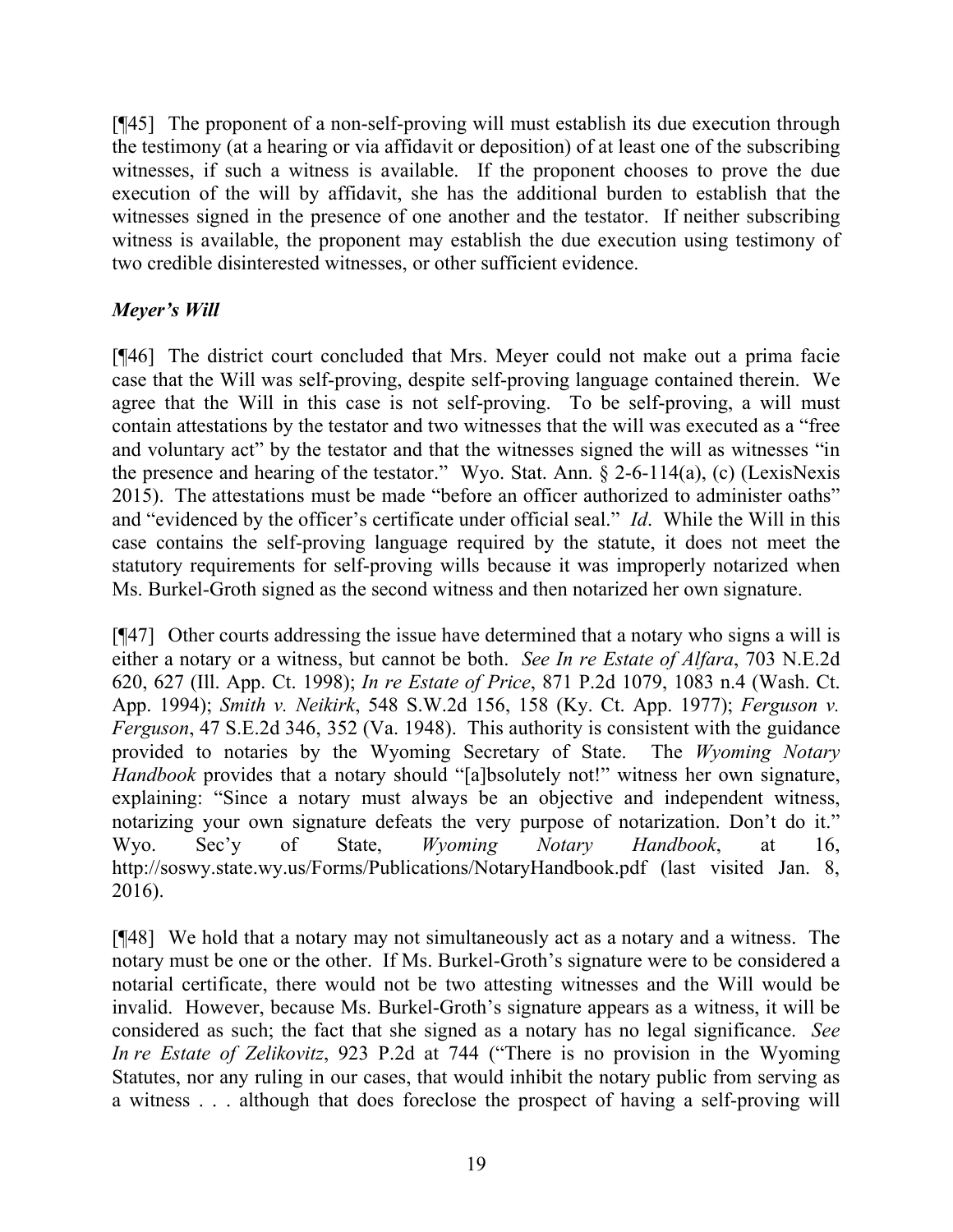pursuant to Wyo. Stat. § 2-6-114 (1980)."). The Will cannot be a self-proving will because it fails to meet the notarization requirement of  $\S$  2-6-114. We therefore affirm the district court's ruling that the Will is not self-proving.<sup>10</sup>

[¶49] The district court further concluded that Mrs. Meyer could not prove the Will by any other method because she could not establish that the witnesses signed the Will in each other's presence. We have determined that conclusion was in error and we therefore reverse. We remand to the district court for a determination of whether Mrs. Meyer can make a prima facie case of the Will's validity by some other method, pursuant to §§ 2-6- 203 and 205. Among other things, the district court will need to consider what weight to give the attestation clause in light of the fact that, although the notary certification is invalid, the witnesses seem to have verified that their signatures are valid.

[¶50] In addition, the district court will need to determine whether the subscribing witnesses are available for purposes of  $\S$  2-6-205(c). While both witnesses were able to verify their signatures, Ms. Burkel-Groth has no specific memory of the events surrounding the execution of the Will. This alone is sufficient to render Ms. Burkel-Groth unavailable. While Ms. Walker does have a memory of at least some of the events concerning the Will's execution, her testimony conflicts. At one point, Ms. Walker stated that both she and Mr. Meyer signed his Will. At another point, Ms. Walker stated, however, that she had no memory of seeing Mr. Meyer sign the Will. Moreover, Ms. Walker stated in her affidavit that she had "no recollection of Denise Burkel being present," yet stated in her deposition that she had a "vague recollection of someone else being there" but does not remember who it was. These discrepancies create a question of fact as to whether Ms. Walker has an adequate memory to render her available as a witness concerning the events which took place during the execution of the Will. This question can be resolved by the district court after an evaluation of the witnesses at a hearing as prescribed under § 2-6-203.

[¶51] If the district court determines that Mrs. Meyer can establish a prima facie case of due execution of the Will, the burden would then shift to Ms. Fanning to present "some evidence worthy of credence" that the Will was not duly executed. *First Nat'l Bank v. Ford*, 30 Wyo. 110, 119, 216 P. 691, 694 (1923); *Prima Facie Case for Proponent in* 

**<sup>10</sup>** The failure of the notary however, does not per se render the Will invalid. The Will appears to meet the requirements for a valid will at § 2-6-112. The purpose of a notary's certificate is that it is "presumptive evidence of the facts contained in such certificate; provided, that any person interested as a party to a suit may contradict, by other evidence, the certificate of a notary public." Wyo. Stat. Ann. § 32-1-107 (LexisNexis 2015). "[T]he general purpose of acknowledgment is to authenticate the instrument as being the act of the person executing it." 1A C.J.S. *Acknowledgment* § 2 at 126 (2005). The attestation clauses, although they are not notarized and therefore fail to satisfy the statutory requirements for self-proving wills or for proof by affidavit, may nevertheless have some evidentiary value. *See, e.g., North Am. Uranium, Inc. v. Johnston*, 316 P.2d 325, 343 (Wyo. 1957) (unacknowledged instrument was not entitled to be placed of record but "was perfectly good as between the parties").